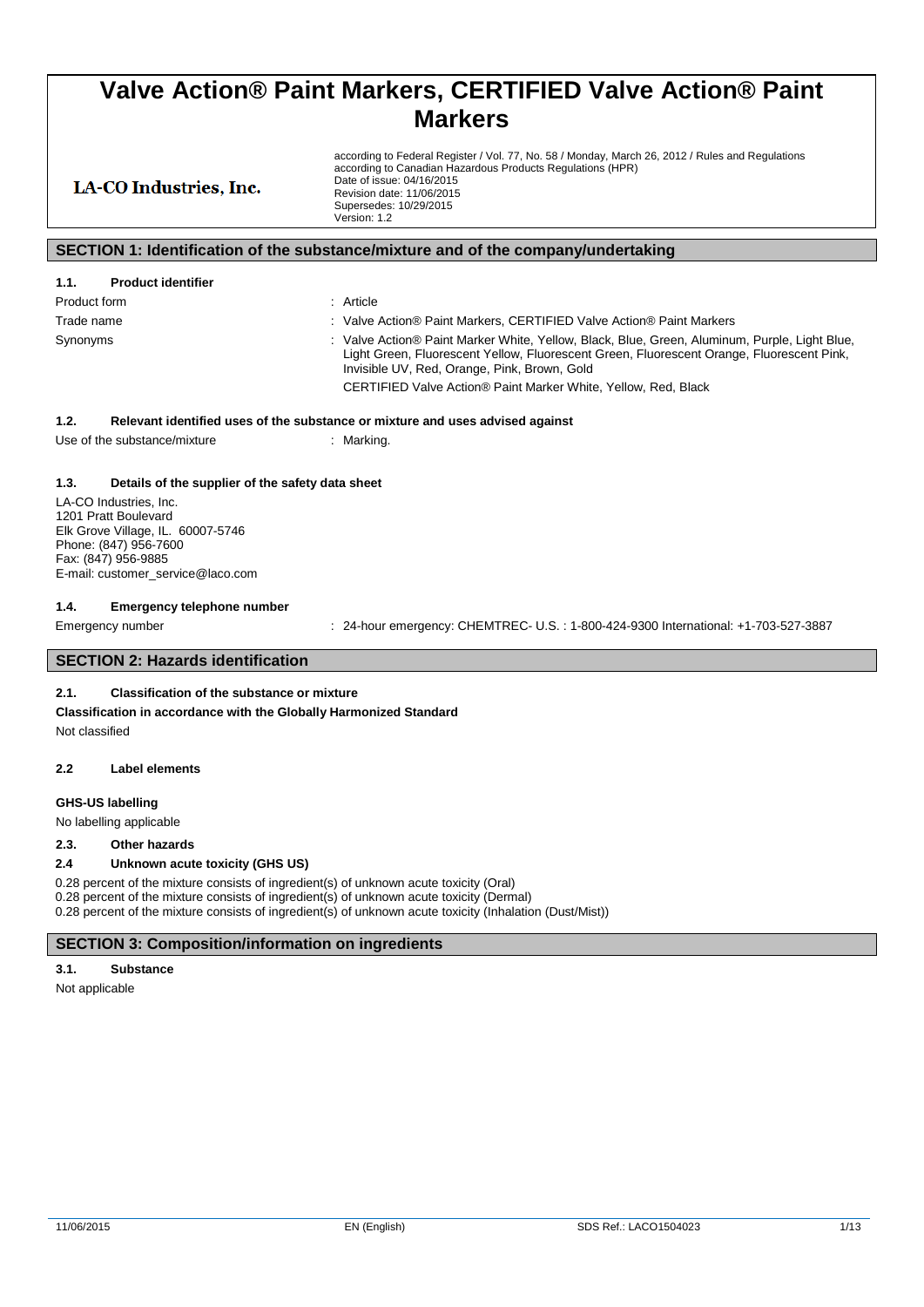$-47.05$  White

# Safety Data Sheet

according to Federal Register / Vol. 77, No. 58 / Monday, March 26, 2012 / Rules and Regulations according to Canadian Hazardous Products Regulations (HPR)

| <b>Mixture</b><br>3.2. |                           |  |
|------------------------|---------------------------|--|
| <b>Name</b>            | <b>Product identifier</b> |  |
| 1-Methoxy-2-propanol   | (CAS No) 107-98-2         |  |

|                                                                                                                                           |                    | 53.32 Yellow<br>56.66 Red<br>53.03 Black, CERTIFIED Black<br>55.56 Blue<br>56.4 Green<br>53.86 Orange<br>77.11 Aluminum<br>50.88 Purple<br>47.11 Pink<br>47.57 Light Blue<br>47.1 Light Green<br>56.53 Brown<br>71.2 Gold<br>42.53 Fluorescent Yellow, Fluorescent<br>Orange<br>43.05 Fluorescent Green<br>42.29 Fluorescent Pink<br>50 Invisible UV<br>48.35 CERTIFIED White<br>53.71 CERTIFIED Yellow<br>56.8 CERTIFIED Red                                                    | STOT SE 3, H336                                              |
|-------------------------------------------------------------------------------------------------------------------------------------------|--------------------|----------------------------------------------------------------------------------------------------------------------------------------------------------------------------------------------------------------------------------------------------------------------------------------------------------------------------------------------------------------------------------------------------------------------------------------------------------------------------------|--------------------------------------------------------------|
| ethanol                                                                                                                                   | (CAS No) 64-17-5   | 13.07 White, CERTIFIED White<br>15.49 Yellow, CERTIFIED Yellow<br>13.47 Red, CERTIFIED Red<br>19.8 Black, CERTIFIED Black<br>14.18 Blue<br>12.89 Green<br>13.18 Orange, Brown<br>16.3 Purple<br>12.68 Pink<br>12.64 Light Blue<br>12.61 Light Green<br>8.04 Fluorescent Yellow, Fluorescent<br>Orange<br>6.8 Fluorescent Green                                                                                                                                                   | Flam. Liq. 2, H225                                           |
| 2-methoxy-1-methylethyl acetate                                                                                                           | (CAS No) 108-65-6  | 0.3 - 0.6 White, CERTIFIED White<br>0.36 - 0.73 Yellow, CERTIFIED Yellow<br>0.47 - 0.94 Red, CERTIFIED Red<br>0.55 - 1.1 Black, CERTIFIED Black<br>$0.76 - 1.52$ Blue<br>$0.74 - 1.48$ Green<br>$0.86 - 1.72$ Orange<br>$0.05 - 0.1$ Purple<br>$0.4 - 0.8$ Pink<br>$0.42 - 0.85$ Light Blue<br>$0.48 - 0.96$ Light Green<br>$0.6 - 1.21$ Brown<br>$0.97 - 1.93$ Gold<br>0.21 - 0.41 Fluorescent Yellow,<br>Fluorescent Orange, Fluorescent Pink<br>0.22 - 0.45 Fluorescent Green | Flam. Lig. 3, H226                                           |
| 4-[[4-(aminocarbonyl)phenyl]azo]-N-(2-<br>ethoxyphenyl)-3-hydroxynaphthalene-2-<br>carboxamide, C.I. Pigment Red 170<br>(naphthol $<$ 1%) | (CAS No) 2786-76-7 | 3.64 Red, CERTIFIED Red<br>0.89 Pink<br>1.82 Brown<br>1.22 Gold                                                                                                                                                                                                                                                                                                                                                                                                                  | Skin Sens. 1, H317                                           |
| Isopropanol                                                                                                                               | (CAS No) 67-63-0   | 2.31 White, CERTIFIED White<br>2.73 Yellow, CERTIFIED Yellow<br>2.38 Red, CERTIFIED Red<br>3.49 Black, CERTIFIED Black<br>2.5 Blue<br>2.28 Green<br>2.33 Orange, Brown<br>2.88 Purple<br>2.24 Pink<br>2.23 Light Blue, Light Green<br>1.42 Fluorescent Yellow, Fluorescent<br>Orange<br>1.2 Fluorescent Green<br>1.49 Fluorescent Pink<br>0.54 Invisible UV                                                                                                                      | Flam. Liq. 2, H225<br>Eye Irrit. 2A, H319<br>STOT SE 3, H336 |

*Name <b>Product is a Product in the CHS-US* classification

Flam. Liq. 3, H226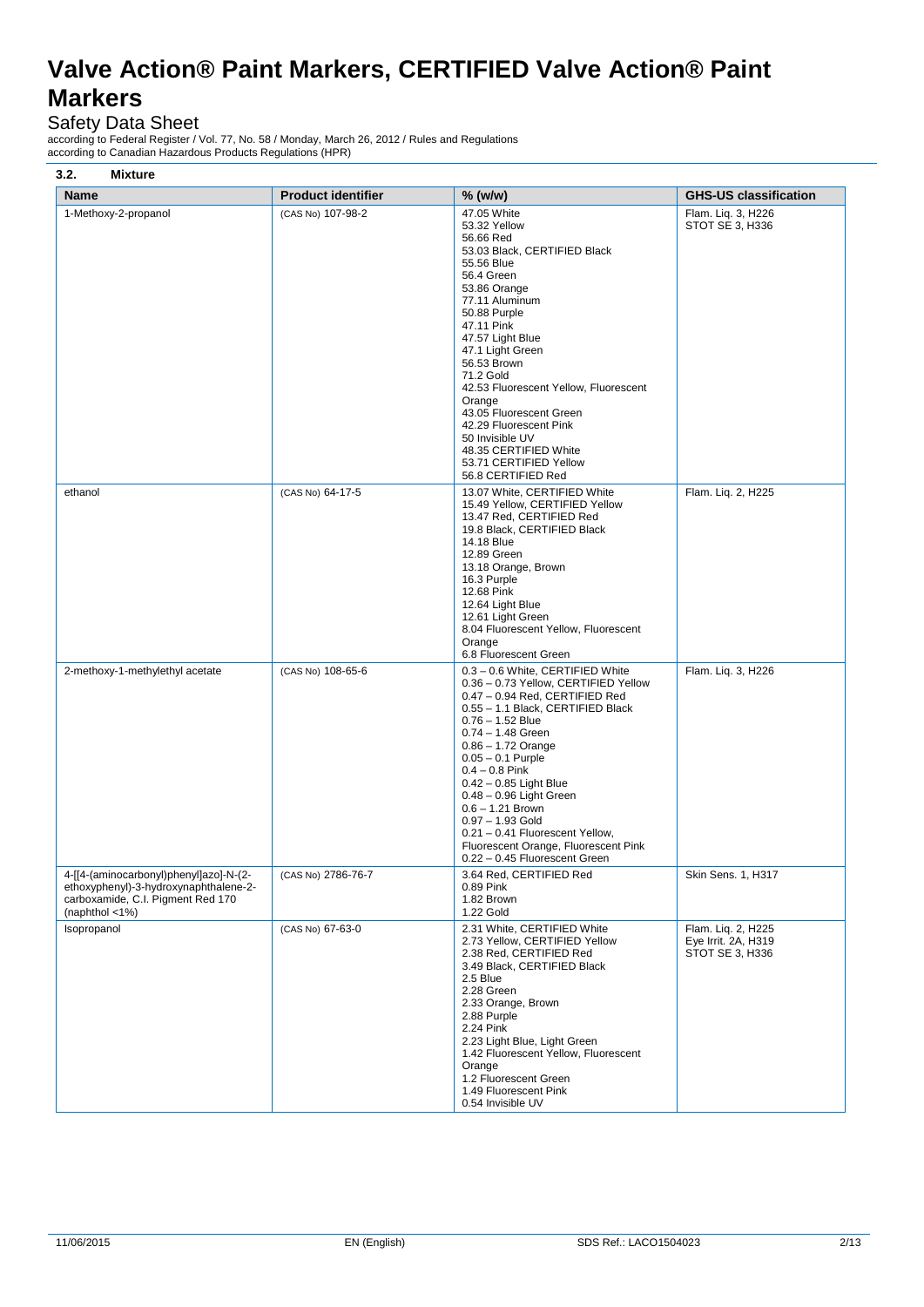### Safety Data Sheet

according to Federal Register / Vol. 77, No. 58 / Monday, March 26, 2012 / Rules and Regulations according to Canadian Hazardous Products Regulations (HPR)

| <b>Name</b>                     | <b>Product identifier</b> | $%$ (w/w)                                                                                                                                                                                                                                                                                                                                                                        | <b>GHS-US classification</b>                                                                                 |
|---------------------------------|---------------------------|----------------------------------------------------------------------------------------------------------------------------------------------------------------------------------------------------------------------------------------------------------------------------------------------------------------------------------------------------------------------------------|--------------------------------------------------------------------------------------------------------------|
| Ethyl acetate                   | (CAS No) 141-78-6         | 0.76 White, CERTIFIED White<br>0.91 Yellow, Red, CERTIFIED Yellow,<br><b>CERTIFIED Red</b><br>0.93 Black, CERTIFIED Black<br>$0.83$ Blue<br>0.87 Green<br>0.89 Orange, Brown<br>0.79 Aluminum<br>1.1 Purple<br>0.73 Pink, Light Blue, Light Green<br>0.64 Gold<br>0.65 Fluorescent Yellow, Fluorescent<br>Orange, Fluorescent Pink<br>0.7 Fluorescent Green<br>2.22 Invisible UV | Flam. Lig. 2, H225<br>Eye Irrit. 2A, H319<br>STOT SE 3, H336                                                 |
| Carbon black                    | (CAS No) 1333-86-4        | 1.84 Black, CERTIFIED Black                                                                                                                                                                                                                                                                                                                                                      | Carc. 2, H351                                                                                                |
| 4-Methyl-7-diethylaminocoumarin | (CAS No) 91-44-1          | 1.43 Invisible UV                                                                                                                                                                                                                                                                                                                                                                | Acute Tox. 4 (Dermal), H312<br>Acute Tox. 4 (Inhalation), H332<br>Skin Irrit. 2, H315<br>Eye Irrit. 2A, H319 |
| propyl acetate                  | (CAS No) 109-60-4         | 0.77 White, Orange, Brown, CERTIFIED<br>White<br>0.91 Yellow, CERTIFIED Yellow<br>0.79 Red, CERTIFIED Red<br>1.16 Black, CERTIFIED Black<br>$0.83$ Blue<br>0.76 Green<br>0.96 Purple<br>0.75 Pink<br>0.74 Light Blue, Light Green<br>0.47 Fluorescent Yellow, Fluorescent<br>Orange<br>0.4 Fluorescent Green<br>0.18 Invisible UV                                                | Flam. Lig. 2, H225<br>Eye Irrit. 2A, H319<br>STOT SE 3. H336                                                 |

Full text of H-statements: see section 16

### **SECTION 4: First aid measures**

| 4.1.                                                                                                         | Description of first aid measures                           |  |                                                                                                                                                        |
|--------------------------------------------------------------------------------------------------------------|-------------------------------------------------------------|--|--------------------------------------------------------------------------------------------------------------------------------------------------------|
|                                                                                                              | First-aid measures general                                  |  | : Never give anything by mouth to an unconscious person. Get medical advice/attention if you<br>feel unwell.                                           |
|                                                                                                              | First-aid measures after inhalation                         |  | : Remove victim to fresh air and keep at rest in a position comfortable for breathing. Call a<br>POISON CENTER or doctor/physician if you feel unwell. |
|                                                                                                              | First-aid measures after skin contact                       |  | : Remove/Take off immediately all contaminated clothing. Rinse skin with water/shower.                                                                 |
|                                                                                                              | First-aid measures after eye contact                        |  | : In case of contact, immediately flush eyes with plenty of water.                                                                                     |
|                                                                                                              | First-aid measures after ingestion                          |  | : Do NOT induce vomiting. Get medical advice/attention.                                                                                                |
| 4.2.                                                                                                         | Most important symptoms and effects, both acute and delayed |  |                                                                                                                                                        |
|                                                                                                              | Symptoms/injuries after inhalation                          |  | : May cause drowsiness or dizziness.                                                                                                                   |
|                                                                                                              | Symptoms/injuries after skin contact                        |  | : May cause moderate irritation.                                                                                                                       |
| 4.3.<br>Indication of any immediate medical attention and special treatment needed<br>Treat symptomatically. |                                                             |  |                                                                                                                                                        |
|                                                                                                              | <b>SECTION 5: Firefighting measures</b>                     |  |                                                                                                                                                        |
| 5.1.                                                                                                         | <b>Extinguishing media</b>                                  |  |                                                                                                                                                        |
|                                                                                                              | Suitable extinguishing media                                |  | : Carbon dioxide. Dry chemical. Inert gas. Foam. Water spray. Water fog.                                                                               |
|                                                                                                              | Unsuitable extinguishing media                              |  | : Do not use a heavy water stream.                                                                                                                     |
|                                                                                                              |                                                             |  |                                                                                                                                                        |
| 5.2.                                                                                                         | Special hazards arising from the substance or mixture       |  |                                                                                                                                                        |
| Fire hazard                                                                                                  |                                                             |  | : Flammable liquid and vapour. Burning produces irritating, toxic and noxious fumes.                                                                   |
| Reactivity                                                                                                   |                                                             |  | : No dangerous reactions known.                                                                                                                        |
| 5.3.                                                                                                         | <b>Advice for firefighters</b>                              |  |                                                                                                                                                        |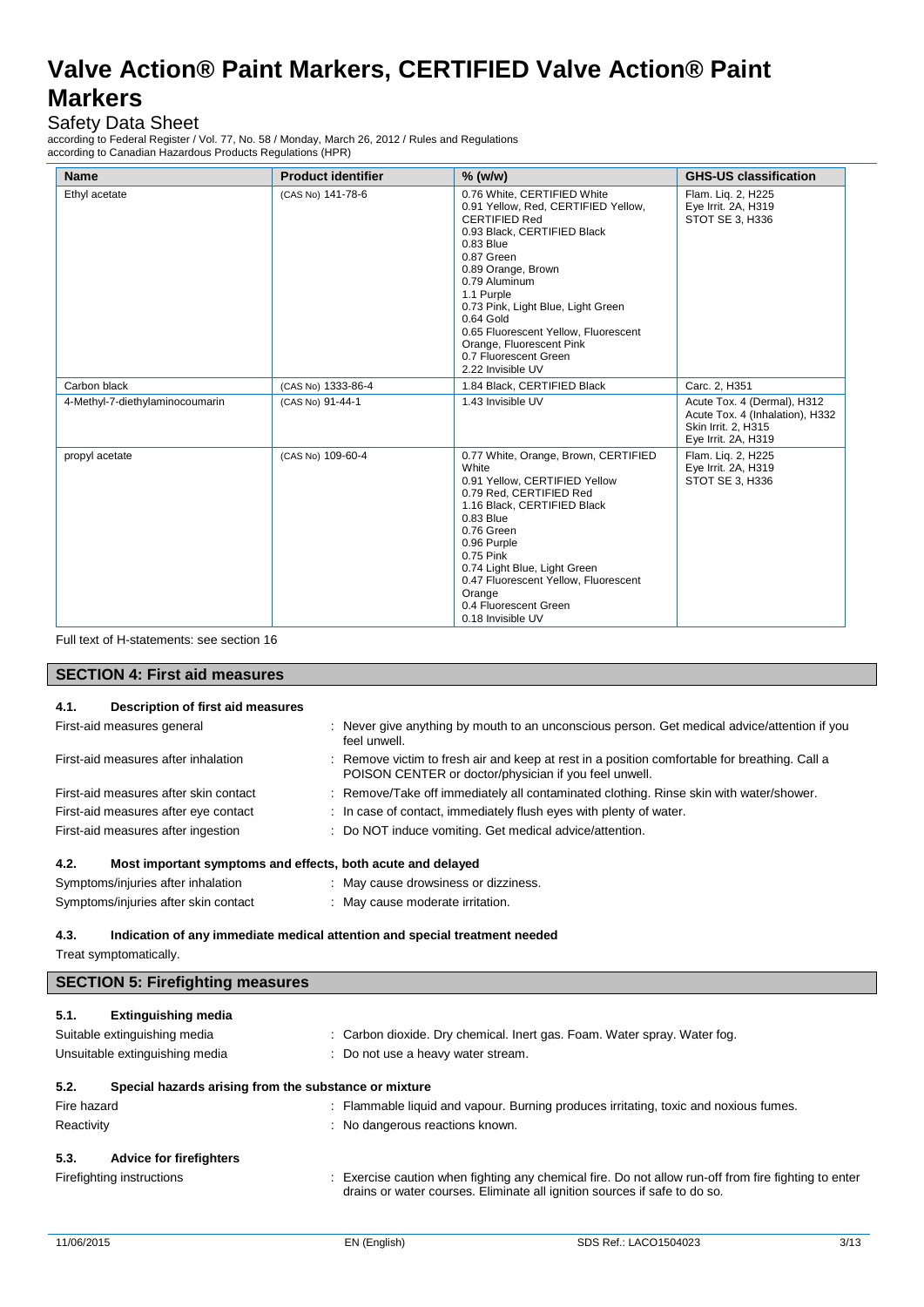Safety Data Sheet

according to Federal Register / Vol. 77, No. 58 / Monday, March 26, 2012 / Rules and Regulations according to Canadian Hazardous Products Regulations (HPR)

Protection during firefighting  $\blacksquare$ : Do not enter fire area without proper protective equipment, including respiratory protection. Use self-contained breathing apparatus.

### **SECTION 6: Accidental release measures**

| 6.1.                 | Personal precautions, protective equipment and emergency procedures |  |                                                                                                                                                                                 |  |  |
|----------------------|---------------------------------------------------------------------|--|---------------------------------------------------------------------------------------------------------------------------------------------------------------------------------|--|--|
| General measures     |                                                                     |  | : Remove ignition sources. Use special care to avoid static electric charges. No open flames. No<br>smoking. Avoid all eye and skin contact and do not breathe vapour and mist. |  |  |
| 6.1.1.               | For non-emergency personnel                                         |  |                                                                                                                                                                                 |  |  |
|                      | Protective equipment                                                |  | : Chemical goggles or safety glasses. Wear suitable gloves.                                                                                                                     |  |  |
| Emergency procedures |                                                                     |  | : Evacuate unnecessary personnel.                                                                                                                                               |  |  |
| 6.1.2.               | For emergency responders                                            |  |                                                                                                                                                                                 |  |  |
|                      | Protective equipment                                                |  | : Chemical goggles or safety glasses. Wear suitable gloves.                                                                                                                     |  |  |
| Emergency procedures |                                                                     |  | : Stop leak if safe to do so. Ventilate area.                                                                                                                                   |  |  |
| 6.2.                 | <b>Environmental precautions</b>                                    |  |                                                                                                                                                                                 |  |  |
|                      | Avoid release to the environment.                                   |  |                                                                                                                                                                                 |  |  |

### **6.3. Methods and material for containment and cleaning up**

| For containment         | : Eliminate all ignition sources. Stop the flow of material, if this is without risk.                                                                                               |
|-------------------------|-------------------------------------------------------------------------------------------------------------------------------------------------------------------------------------|
| Methods for cleaning up | : Soak up spills with inert solids, such as clay or diatomaceous earth as soon as possible. Take<br>up in non-combustible absorbent material and shove into container for disposal. |

### **6.4. Reference to other sections**

**SECTION 7: Handling and storage**

Section 13: disposal information. Section 7: safe handling. Section 8: personal protective equipment.

| 7.1.         | <b>Precautions for safe handling</b>                         |                                                                                                                                                                                                                                           |
|--------------|--------------------------------------------------------------|-------------------------------------------------------------------------------------------------------------------------------------------------------------------------------------------------------------------------------------------|
|              | Additional hazards when processed                            | : Handle empty containers with care because residual vapours are flammable.                                                                                                                                                               |
|              | Precautions for safe handling                                | : No open flames. No smoking. Take precautionary measures against static discharge. Use only<br>non-sparking tools. Avoid all eye and skin contact and do not breathe vapour and mist. Use<br>only outdoors or in a well-ventilated area. |
|              | Hygiene measures                                             | : Wash hands and other exposed areas with mild soap and water before eating, drinking or<br>smoking and when leaving work.                                                                                                                |
| 7.2.         | Conditions for safe storage, including any incompatibilities |                                                                                                                                                                                                                                           |
|              | Storage conditions                                           | : Keep container tightly closed. Keep away from open flames, hot surfaces and sources of<br>ignition.                                                                                                                                     |
|              | Incompatible products                                        | : Strong oxidizers.                                                                                                                                                                                                                       |
|              | Incompatible materials                                       | : Heat sources.                                                                                                                                                                                                                           |
|              | Heat and ignition sources                                    | : Keep away from heat, sparks and flame.                                                                                                                                                                                                  |
|              | Prohibitions on mixed storage                                | : Keep away from incompatible materials.                                                                                                                                                                                                  |
| Storage area |                                                              | : Store in dry, cool, well-ventilated area.                                                                                                                                                                                               |

### **7.3. Specific end use(s)**

Marking.

### **8.1. Control parameters**

| Valve Action® Paint Markers, CERTIFIED Valve Action® Paint Markers |                                 |                               |  |
|--------------------------------------------------------------------|---------------------------------|-------------------------------|--|
| ACGIH                                                              | Not applicable                  |                               |  |
| <b>OSHA</b>                                                        | Not applicable                  |                               |  |
| 1-Methoxy-2-propanol (107-98-2)                                    |                                 |                               |  |
| ACGIH                                                              | ACGIH TWA (mg/m <sup>3</sup> )  | $369$ mg/m <sup>3</sup>       |  |
| <b>ACGIH</b>                                                       | ACGIH TWA (ppm)<br>50 ppm       |                               |  |
| ACGIH                                                              | ACGIH STEL (mg/m <sup>3</sup> ) | 553 mg/m $3$                  |  |
| ACGIH                                                              | ACGIH STEL (ppm)                | $100$ ppm                     |  |
| 11/06/2015                                                         | EN (English)                    | 4/13<br>SDS Ref.: LACO1504023 |  |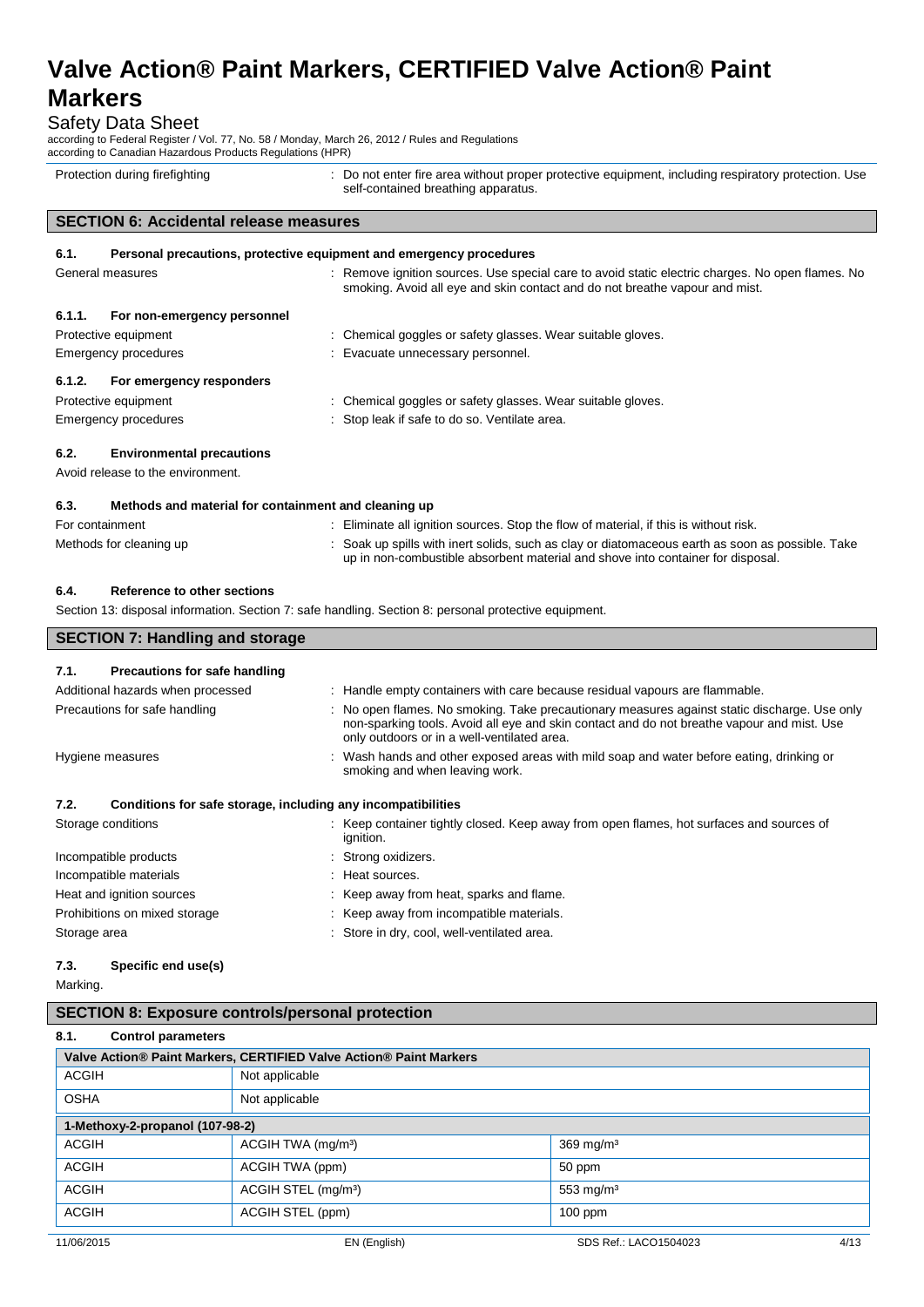Safety Data Sheet

according to Federal Register / Vol. 77, No. 58 / Monday, March 26, 2012 / Rules and Regulations according to Canadian Hazardous Products Regulations (HPR)

| <b>ACGIH</b><br>Eye irr; CNS impair; A4<br><b>OSHA</b><br>Not applicable<br>Canada (Quebec)<br>VECD (mg/m <sup>3</sup> )<br>553 mg/m <sup>3</sup><br>Canada (Quebec)<br>VECD (ppm)<br>150 ppm<br>369 mg/m <sup>3</sup><br>Canada (Quebec)<br>VEMP (mg/m <sup>3</sup> )<br>Canada (Quebec)<br>VEMP (ppm)<br>100 ppm<br>Ethyl acetate (141-78-6)<br><b>ACGIH</b><br>1440 mg/m <sup>3</sup><br>ACGIH TWA (mg/m <sup>3</sup> )<br><b>ACGIH</b><br>ACGIH TWA (ppm)<br>400 ppm<br><b>ACGIH</b><br>URT & eye irr<br>Remark (ACGIH)<br><b>OSHA</b><br>OSHA PEL (TWA) (mg/m <sup>3</sup> )<br>1400 mg/m <sup>3</sup><br><b>OSHA</b><br>OSHA PEL (TWA) (ppm)<br>400 ppm<br>Canada (Quebec)<br>VEMP (mg/m <sup>3</sup> )<br>1440 mg/m <sup>3</sup><br>VEMP (ppm)<br>Canada (Quebec)<br>400 ppm<br>2-methoxy-1-methylethyl acetate (108-65-6)<br><b>ACGIH</b><br>Not applicable<br><b>OSHA</b><br>Not applicable<br>4-[[4-(aminocarbonyl)phenyl]azo]-N-(2-ethoxyphenyl)-3-hydroxynaphthalene-2-carboxamide, C.I. Pigment Red 170 (naphthol <1%)<br>$(2786 - 76 - 7)$<br><b>ACGIH</b><br>Not applicable<br><b>OSHA</b><br>Not applicable<br>ethanol (64-17-5)<br><b>ACGIH</b><br>ACGIH TWA (mg/m <sup>3</sup> )<br>1884 mg/m <sup>3</sup><br><b>ACGIH</b><br>ACGIH TWA (ppm)<br>1000 ppm<br><b>ACGIH</b><br>ACGIH STEL (ppm)<br>1000 ppm<br><b>ACGIH</b><br>URT irr<br>Remark (ACGIH)<br><b>OSHA</b><br>OSHA PEL (TWA) (mg/m <sup>3</sup> )<br>1900 mg/m <sup>3</sup><br><b>OSHA</b><br>OSHA PEL (TWA) (ppm)<br>1000 ppm<br>VEMP (mg/m <sup>3</sup> )<br>1880 mg/m <sup>3</sup><br>Canada (Quebec)<br>Canada (Quebec)<br>VEMP (ppm)<br>1000 ppm<br>Isopropanol (67-63-0)<br><b>ACGIH</b><br>ACGIH TWA (mg/m <sup>3</sup> )<br>490 mg/m <sup>3</sup><br><b>ACGIH</b><br>ACGIH TWA (ppm)<br>200 ppm<br><b>ACGIH</b><br>ACGIH STEL (mg/m <sup>3</sup> )<br>960 mg/m <sup>3</sup><br><b>ACGIH</b><br>ACGIH STEL (ppm)<br>400 ppm<br><b>ACGIH</b><br>Remark (ACGIH)<br>Eye & URT irr; CNS impair<br><b>OSHA</b><br>OSHA PEL (TWA) (mg/m <sup>3</sup> )<br>980 mg/m <sup>3</sup><br><b>OSHA</b><br>OSHA PEL (TWA) (ppm)<br>400 ppm<br>1230 mg/m <sup>3</sup><br>Canada (Quebec)<br>$VECD$ (mg/m <sup>3</sup> )<br>VECD (ppm)<br>Canada (Quebec)<br>500 ppm<br>VEMP (mg/m <sup>3</sup> )<br>983 mg/m <sup>3</sup><br>Canada (Quebec)<br>Canada (Quebec)<br>VEMP (ppm)<br>400 ppm<br>propyl acetate (109-60-4)<br><b>ACGIH</b><br>ACGIH TWA (mg/m <sup>3</sup> )<br>835 mg/m <sup>3</sup><br><b>ACGIH</b><br>ACGIH TWA (ppm)<br>200 ppm<br><b>ACGIH</b><br>ACGIH STEL (mg/m <sup>3</sup> )<br>1040 mg/m <sup>3</sup><br><b>ACGIH</b><br>ACGIH STEL (ppm)<br>250 ppm<br><b>ACGIH</b><br>Eye & URT irr<br>Remark (ACGIH) | 1-Methoxy-2-propanol (107-98-2) |                |  |
|---------------------------------------------------------------------------------------------------------------------------------------------------------------------------------------------------------------------------------------------------------------------------------------------------------------------------------------------------------------------------------------------------------------------------------------------------------------------------------------------------------------------------------------------------------------------------------------------------------------------------------------------------------------------------------------------------------------------------------------------------------------------------------------------------------------------------------------------------------------------------------------------------------------------------------------------------------------------------------------------------------------------------------------------------------------------------------------------------------------------------------------------------------------------------------------------------------------------------------------------------------------------------------------------------------------------------------------------------------------------------------------------------------------------------------------------------------------------------------------------------------------------------------------------------------------------------------------------------------------------------------------------------------------------------------------------------------------------------------------------------------------------------------------------------------------------------------------------------------------------------------------------------------------------------------------------------------------------------------------------------------------------------------------------------------------------------------------------------------------------------------------------------------------------------------------------------------------------------------------------------------------------------------------------------------------------------------------------------------------------------------------------------------------------------------------------------------------------------------------------------------------------------------------------------------------------------------------------------------------------------------------------------------------------------------------------------|---------------------------------|----------------|--|
|                                                                                                                                                                                                                                                                                                                                                                                                                                                                                                                                                                                                                                                                                                                                                                                                                                                                                                                                                                                                                                                                                                                                                                                                                                                                                                                                                                                                                                                                                                                                                                                                                                                                                                                                                                                                                                                                                                                                                                                                                                                                                                                                                                                                                                                                                                                                                                                                                                                                                                                                                                                                                                                                                                   |                                 | Remark (ACGIH) |  |
|                                                                                                                                                                                                                                                                                                                                                                                                                                                                                                                                                                                                                                                                                                                                                                                                                                                                                                                                                                                                                                                                                                                                                                                                                                                                                                                                                                                                                                                                                                                                                                                                                                                                                                                                                                                                                                                                                                                                                                                                                                                                                                                                                                                                                                                                                                                                                                                                                                                                                                                                                                                                                                                                                                   |                                 |                |  |
|                                                                                                                                                                                                                                                                                                                                                                                                                                                                                                                                                                                                                                                                                                                                                                                                                                                                                                                                                                                                                                                                                                                                                                                                                                                                                                                                                                                                                                                                                                                                                                                                                                                                                                                                                                                                                                                                                                                                                                                                                                                                                                                                                                                                                                                                                                                                                                                                                                                                                                                                                                                                                                                                                                   |                                 |                |  |
|                                                                                                                                                                                                                                                                                                                                                                                                                                                                                                                                                                                                                                                                                                                                                                                                                                                                                                                                                                                                                                                                                                                                                                                                                                                                                                                                                                                                                                                                                                                                                                                                                                                                                                                                                                                                                                                                                                                                                                                                                                                                                                                                                                                                                                                                                                                                                                                                                                                                                                                                                                                                                                                                                                   |                                 |                |  |
|                                                                                                                                                                                                                                                                                                                                                                                                                                                                                                                                                                                                                                                                                                                                                                                                                                                                                                                                                                                                                                                                                                                                                                                                                                                                                                                                                                                                                                                                                                                                                                                                                                                                                                                                                                                                                                                                                                                                                                                                                                                                                                                                                                                                                                                                                                                                                                                                                                                                                                                                                                                                                                                                                                   |                                 |                |  |
|                                                                                                                                                                                                                                                                                                                                                                                                                                                                                                                                                                                                                                                                                                                                                                                                                                                                                                                                                                                                                                                                                                                                                                                                                                                                                                                                                                                                                                                                                                                                                                                                                                                                                                                                                                                                                                                                                                                                                                                                                                                                                                                                                                                                                                                                                                                                                                                                                                                                                                                                                                                                                                                                                                   |                                 |                |  |
|                                                                                                                                                                                                                                                                                                                                                                                                                                                                                                                                                                                                                                                                                                                                                                                                                                                                                                                                                                                                                                                                                                                                                                                                                                                                                                                                                                                                                                                                                                                                                                                                                                                                                                                                                                                                                                                                                                                                                                                                                                                                                                                                                                                                                                                                                                                                                                                                                                                                                                                                                                                                                                                                                                   |                                 |                |  |
|                                                                                                                                                                                                                                                                                                                                                                                                                                                                                                                                                                                                                                                                                                                                                                                                                                                                                                                                                                                                                                                                                                                                                                                                                                                                                                                                                                                                                                                                                                                                                                                                                                                                                                                                                                                                                                                                                                                                                                                                                                                                                                                                                                                                                                                                                                                                                                                                                                                                                                                                                                                                                                                                                                   |                                 |                |  |
|                                                                                                                                                                                                                                                                                                                                                                                                                                                                                                                                                                                                                                                                                                                                                                                                                                                                                                                                                                                                                                                                                                                                                                                                                                                                                                                                                                                                                                                                                                                                                                                                                                                                                                                                                                                                                                                                                                                                                                                                                                                                                                                                                                                                                                                                                                                                                                                                                                                                                                                                                                                                                                                                                                   |                                 |                |  |
|                                                                                                                                                                                                                                                                                                                                                                                                                                                                                                                                                                                                                                                                                                                                                                                                                                                                                                                                                                                                                                                                                                                                                                                                                                                                                                                                                                                                                                                                                                                                                                                                                                                                                                                                                                                                                                                                                                                                                                                                                                                                                                                                                                                                                                                                                                                                                                                                                                                                                                                                                                                                                                                                                                   |                                 |                |  |
|                                                                                                                                                                                                                                                                                                                                                                                                                                                                                                                                                                                                                                                                                                                                                                                                                                                                                                                                                                                                                                                                                                                                                                                                                                                                                                                                                                                                                                                                                                                                                                                                                                                                                                                                                                                                                                                                                                                                                                                                                                                                                                                                                                                                                                                                                                                                                                                                                                                                                                                                                                                                                                                                                                   |                                 |                |  |
|                                                                                                                                                                                                                                                                                                                                                                                                                                                                                                                                                                                                                                                                                                                                                                                                                                                                                                                                                                                                                                                                                                                                                                                                                                                                                                                                                                                                                                                                                                                                                                                                                                                                                                                                                                                                                                                                                                                                                                                                                                                                                                                                                                                                                                                                                                                                                                                                                                                                                                                                                                                                                                                                                                   |                                 |                |  |
|                                                                                                                                                                                                                                                                                                                                                                                                                                                                                                                                                                                                                                                                                                                                                                                                                                                                                                                                                                                                                                                                                                                                                                                                                                                                                                                                                                                                                                                                                                                                                                                                                                                                                                                                                                                                                                                                                                                                                                                                                                                                                                                                                                                                                                                                                                                                                                                                                                                                                                                                                                                                                                                                                                   |                                 |                |  |
|                                                                                                                                                                                                                                                                                                                                                                                                                                                                                                                                                                                                                                                                                                                                                                                                                                                                                                                                                                                                                                                                                                                                                                                                                                                                                                                                                                                                                                                                                                                                                                                                                                                                                                                                                                                                                                                                                                                                                                                                                                                                                                                                                                                                                                                                                                                                                                                                                                                                                                                                                                                                                                                                                                   |                                 |                |  |
|                                                                                                                                                                                                                                                                                                                                                                                                                                                                                                                                                                                                                                                                                                                                                                                                                                                                                                                                                                                                                                                                                                                                                                                                                                                                                                                                                                                                                                                                                                                                                                                                                                                                                                                                                                                                                                                                                                                                                                                                                                                                                                                                                                                                                                                                                                                                                                                                                                                                                                                                                                                                                                                                                                   |                                 |                |  |
|                                                                                                                                                                                                                                                                                                                                                                                                                                                                                                                                                                                                                                                                                                                                                                                                                                                                                                                                                                                                                                                                                                                                                                                                                                                                                                                                                                                                                                                                                                                                                                                                                                                                                                                                                                                                                                                                                                                                                                                                                                                                                                                                                                                                                                                                                                                                                                                                                                                                                                                                                                                                                                                                                                   |                                 |                |  |
|                                                                                                                                                                                                                                                                                                                                                                                                                                                                                                                                                                                                                                                                                                                                                                                                                                                                                                                                                                                                                                                                                                                                                                                                                                                                                                                                                                                                                                                                                                                                                                                                                                                                                                                                                                                                                                                                                                                                                                                                                                                                                                                                                                                                                                                                                                                                                                                                                                                                                                                                                                                                                                                                                                   |                                 |                |  |
|                                                                                                                                                                                                                                                                                                                                                                                                                                                                                                                                                                                                                                                                                                                                                                                                                                                                                                                                                                                                                                                                                                                                                                                                                                                                                                                                                                                                                                                                                                                                                                                                                                                                                                                                                                                                                                                                                                                                                                                                                                                                                                                                                                                                                                                                                                                                                                                                                                                                                                                                                                                                                                                                                                   |                                 |                |  |
|                                                                                                                                                                                                                                                                                                                                                                                                                                                                                                                                                                                                                                                                                                                                                                                                                                                                                                                                                                                                                                                                                                                                                                                                                                                                                                                                                                                                                                                                                                                                                                                                                                                                                                                                                                                                                                                                                                                                                                                                                                                                                                                                                                                                                                                                                                                                                                                                                                                                                                                                                                                                                                                                                                   |                                 |                |  |
|                                                                                                                                                                                                                                                                                                                                                                                                                                                                                                                                                                                                                                                                                                                                                                                                                                                                                                                                                                                                                                                                                                                                                                                                                                                                                                                                                                                                                                                                                                                                                                                                                                                                                                                                                                                                                                                                                                                                                                                                                                                                                                                                                                                                                                                                                                                                                                                                                                                                                                                                                                                                                                                                                                   |                                 |                |  |
|                                                                                                                                                                                                                                                                                                                                                                                                                                                                                                                                                                                                                                                                                                                                                                                                                                                                                                                                                                                                                                                                                                                                                                                                                                                                                                                                                                                                                                                                                                                                                                                                                                                                                                                                                                                                                                                                                                                                                                                                                                                                                                                                                                                                                                                                                                                                                                                                                                                                                                                                                                                                                                                                                                   |                                 |                |  |
|                                                                                                                                                                                                                                                                                                                                                                                                                                                                                                                                                                                                                                                                                                                                                                                                                                                                                                                                                                                                                                                                                                                                                                                                                                                                                                                                                                                                                                                                                                                                                                                                                                                                                                                                                                                                                                                                                                                                                                                                                                                                                                                                                                                                                                                                                                                                                                                                                                                                                                                                                                                                                                                                                                   |                                 |                |  |
|                                                                                                                                                                                                                                                                                                                                                                                                                                                                                                                                                                                                                                                                                                                                                                                                                                                                                                                                                                                                                                                                                                                                                                                                                                                                                                                                                                                                                                                                                                                                                                                                                                                                                                                                                                                                                                                                                                                                                                                                                                                                                                                                                                                                                                                                                                                                                                                                                                                                                                                                                                                                                                                                                                   |                                 |                |  |
|                                                                                                                                                                                                                                                                                                                                                                                                                                                                                                                                                                                                                                                                                                                                                                                                                                                                                                                                                                                                                                                                                                                                                                                                                                                                                                                                                                                                                                                                                                                                                                                                                                                                                                                                                                                                                                                                                                                                                                                                                                                                                                                                                                                                                                                                                                                                                                                                                                                                                                                                                                                                                                                                                                   |                                 |                |  |
|                                                                                                                                                                                                                                                                                                                                                                                                                                                                                                                                                                                                                                                                                                                                                                                                                                                                                                                                                                                                                                                                                                                                                                                                                                                                                                                                                                                                                                                                                                                                                                                                                                                                                                                                                                                                                                                                                                                                                                                                                                                                                                                                                                                                                                                                                                                                                                                                                                                                                                                                                                                                                                                                                                   |                                 |                |  |
|                                                                                                                                                                                                                                                                                                                                                                                                                                                                                                                                                                                                                                                                                                                                                                                                                                                                                                                                                                                                                                                                                                                                                                                                                                                                                                                                                                                                                                                                                                                                                                                                                                                                                                                                                                                                                                                                                                                                                                                                                                                                                                                                                                                                                                                                                                                                                                                                                                                                                                                                                                                                                                                                                                   |                                 |                |  |
|                                                                                                                                                                                                                                                                                                                                                                                                                                                                                                                                                                                                                                                                                                                                                                                                                                                                                                                                                                                                                                                                                                                                                                                                                                                                                                                                                                                                                                                                                                                                                                                                                                                                                                                                                                                                                                                                                                                                                                                                                                                                                                                                                                                                                                                                                                                                                                                                                                                                                                                                                                                                                                                                                                   |                                 |                |  |
|                                                                                                                                                                                                                                                                                                                                                                                                                                                                                                                                                                                                                                                                                                                                                                                                                                                                                                                                                                                                                                                                                                                                                                                                                                                                                                                                                                                                                                                                                                                                                                                                                                                                                                                                                                                                                                                                                                                                                                                                                                                                                                                                                                                                                                                                                                                                                                                                                                                                                                                                                                                                                                                                                                   |                                 |                |  |
|                                                                                                                                                                                                                                                                                                                                                                                                                                                                                                                                                                                                                                                                                                                                                                                                                                                                                                                                                                                                                                                                                                                                                                                                                                                                                                                                                                                                                                                                                                                                                                                                                                                                                                                                                                                                                                                                                                                                                                                                                                                                                                                                                                                                                                                                                                                                                                                                                                                                                                                                                                                                                                                                                                   |                                 |                |  |
|                                                                                                                                                                                                                                                                                                                                                                                                                                                                                                                                                                                                                                                                                                                                                                                                                                                                                                                                                                                                                                                                                                                                                                                                                                                                                                                                                                                                                                                                                                                                                                                                                                                                                                                                                                                                                                                                                                                                                                                                                                                                                                                                                                                                                                                                                                                                                                                                                                                                                                                                                                                                                                                                                                   |                                 |                |  |
|                                                                                                                                                                                                                                                                                                                                                                                                                                                                                                                                                                                                                                                                                                                                                                                                                                                                                                                                                                                                                                                                                                                                                                                                                                                                                                                                                                                                                                                                                                                                                                                                                                                                                                                                                                                                                                                                                                                                                                                                                                                                                                                                                                                                                                                                                                                                                                                                                                                                                                                                                                                                                                                                                                   |                                 |                |  |
|                                                                                                                                                                                                                                                                                                                                                                                                                                                                                                                                                                                                                                                                                                                                                                                                                                                                                                                                                                                                                                                                                                                                                                                                                                                                                                                                                                                                                                                                                                                                                                                                                                                                                                                                                                                                                                                                                                                                                                                                                                                                                                                                                                                                                                                                                                                                                                                                                                                                                                                                                                                                                                                                                                   |                                 |                |  |
|                                                                                                                                                                                                                                                                                                                                                                                                                                                                                                                                                                                                                                                                                                                                                                                                                                                                                                                                                                                                                                                                                                                                                                                                                                                                                                                                                                                                                                                                                                                                                                                                                                                                                                                                                                                                                                                                                                                                                                                                                                                                                                                                                                                                                                                                                                                                                                                                                                                                                                                                                                                                                                                                                                   |                                 |                |  |
|                                                                                                                                                                                                                                                                                                                                                                                                                                                                                                                                                                                                                                                                                                                                                                                                                                                                                                                                                                                                                                                                                                                                                                                                                                                                                                                                                                                                                                                                                                                                                                                                                                                                                                                                                                                                                                                                                                                                                                                                                                                                                                                                                                                                                                                                                                                                                                                                                                                                                                                                                                                                                                                                                                   |                                 |                |  |
|                                                                                                                                                                                                                                                                                                                                                                                                                                                                                                                                                                                                                                                                                                                                                                                                                                                                                                                                                                                                                                                                                                                                                                                                                                                                                                                                                                                                                                                                                                                                                                                                                                                                                                                                                                                                                                                                                                                                                                                                                                                                                                                                                                                                                                                                                                                                                                                                                                                                                                                                                                                                                                                                                                   |                                 |                |  |
|                                                                                                                                                                                                                                                                                                                                                                                                                                                                                                                                                                                                                                                                                                                                                                                                                                                                                                                                                                                                                                                                                                                                                                                                                                                                                                                                                                                                                                                                                                                                                                                                                                                                                                                                                                                                                                                                                                                                                                                                                                                                                                                                                                                                                                                                                                                                                                                                                                                                                                                                                                                                                                                                                                   |                                 |                |  |
|                                                                                                                                                                                                                                                                                                                                                                                                                                                                                                                                                                                                                                                                                                                                                                                                                                                                                                                                                                                                                                                                                                                                                                                                                                                                                                                                                                                                                                                                                                                                                                                                                                                                                                                                                                                                                                                                                                                                                                                                                                                                                                                                                                                                                                                                                                                                                                                                                                                                                                                                                                                                                                                                                                   |                                 |                |  |
|                                                                                                                                                                                                                                                                                                                                                                                                                                                                                                                                                                                                                                                                                                                                                                                                                                                                                                                                                                                                                                                                                                                                                                                                                                                                                                                                                                                                                                                                                                                                                                                                                                                                                                                                                                                                                                                                                                                                                                                                                                                                                                                                                                                                                                                                                                                                                                                                                                                                                                                                                                                                                                                                                                   |                                 |                |  |
|                                                                                                                                                                                                                                                                                                                                                                                                                                                                                                                                                                                                                                                                                                                                                                                                                                                                                                                                                                                                                                                                                                                                                                                                                                                                                                                                                                                                                                                                                                                                                                                                                                                                                                                                                                                                                                                                                                                                                                                                                                                                                                                                                                                                                                                                                                                                                                                                                                                                                                                                                                                                                                                                                                   |                                 |                |  |
|                                                                                                                                                                                                                                                                                                                                                                                                                                                                                                                                                                                                                                                                                                                                                                                                                                                                                                                                                                                                                                                                                                                                                                                                                                                                                                                                                                                                                                                                                                                                                                                                                                                                                                                                                                                                                                                                                                                                                                                                                                                                                                                                                                                                                                                                                                                                                                                                                                                                                                                                                                                                                                                                                                   |                                 |                |  |
|                                                                                                                                                                                                                                                                                                                                                                                                                                                                                                                                                                                                                                                                                                                                                                                                                                                                                                                                                                                                                                                                                                                                                                                                                                                                                                                                                                                                                                                                                                                                                                                                                                                                                                                                                                                                                                                                                                                                                                                                                                                                                                                                                                                                                                                                                                                                                                                                                                                                                                                                                                                                                                                                                                   |                                 |                |  |
|                                                                                                                                                                                                                                                                                                                                                                                                                                                                                                                                                                                                                                                                                                                                                                                                                                                                                                                                                                                                                                                                                                                                                                                                                                                                                                                                                                                                                                                                                                                                                                                                                                                                                                                                                                                                                                                                                                                                                                                                                                                                                                                                                                                                                                                                                                                                                                                                                                                                                                                                                                                                                                                                                                   |                                 |                |  |
|                                                                                                                                                                                                                                                                                                                                                                                                                                                                                                                                                                                                                                                                                                                                                                                                                                                                                                                                                                                                                                                                                                                                                                                                                                                                                                                                                                                                                                                                                                                                                                                                                                                                                                                                                                                                                                                                                                                                                                                                                                                                                                                                                                                                                                                                                                                                                                                                                                                                                                                                                                                                                                                                                                   |                                 |                |  |
|                                                                                                                                                                                                                                                                                                                                                                                                                                                                                                                                                                                                                                                                                                                                                                                                                                                                                                                                                                                                                                                                                                                                                                                                                                                                                                                                                                                                                                                                                                                                                                                                                                                                                                                                                                                                                                                                                                                                                                                                                                                                                                                                                                                                                                                                                                                                                                                                                                                                                                                                                                                                                                                                                                   |                                 |                |  |
|                                                                                                                                                                                                                                                                                                                                                                                                                                                                                                                                                                                                                                                                                                                                                                                                                                                                                                                                                                                                                                                                                                                                                                                                                                                                                                                                                                                                                                                                                                                                                                                                                                                                                                                                                                                                                                                                                                                                                                                                                                                                                                                                                                                                                                                                                                                                                                                                                                                                                                                                                                                                                                                                                                   |                                 |                |  |
|                                                                                                                                                                                                                                                                                                                                                                                                                                                                                                                                                                                                                                                                                                                                                                                                                                                                                                                                                                                                                                                                                                                                                                                                                                                                                                                                                                                                                                                                                                                                                                                                                                                                                                                                                                                                                                                                                                                                                                                                                                                                                                                                                                                                                                                                                                                                                                                                                                                                                                                                                                                                                                                                                                   |                                 |                |  |
|                                                                                                                                                                                                                                                                                                                                                                                                                                                                                                                                                                                                                                                                                                                                                                                                                                                                                                                                                                                                                                                                                                                                                                                                                                                                                                                                                                                                                                                                                                                                                                                                                                                                                                                                                                                                                                                                                                                                                                                                                                                                                                                                                                                                                                                                                                                                                                                                                                                                                                                                                                                                                                                                                                   |                                 |                |  |
|                                                                                                                                                                                                                                                                                                                                                                                                                                                                                                                                                                                                                                                                                                                                                                                                                                                                                                                                                                                                                                                                                                                                                                                                                                                                                                                                                                                                                                                                                                                                                                                                                                                                                                                                                                                                                                                                                                                                                                                                                                                                                                                                                                                                                                                                                                                                                                                                                                                                                                                                                                                                                                                                                                   |                                 |                |  |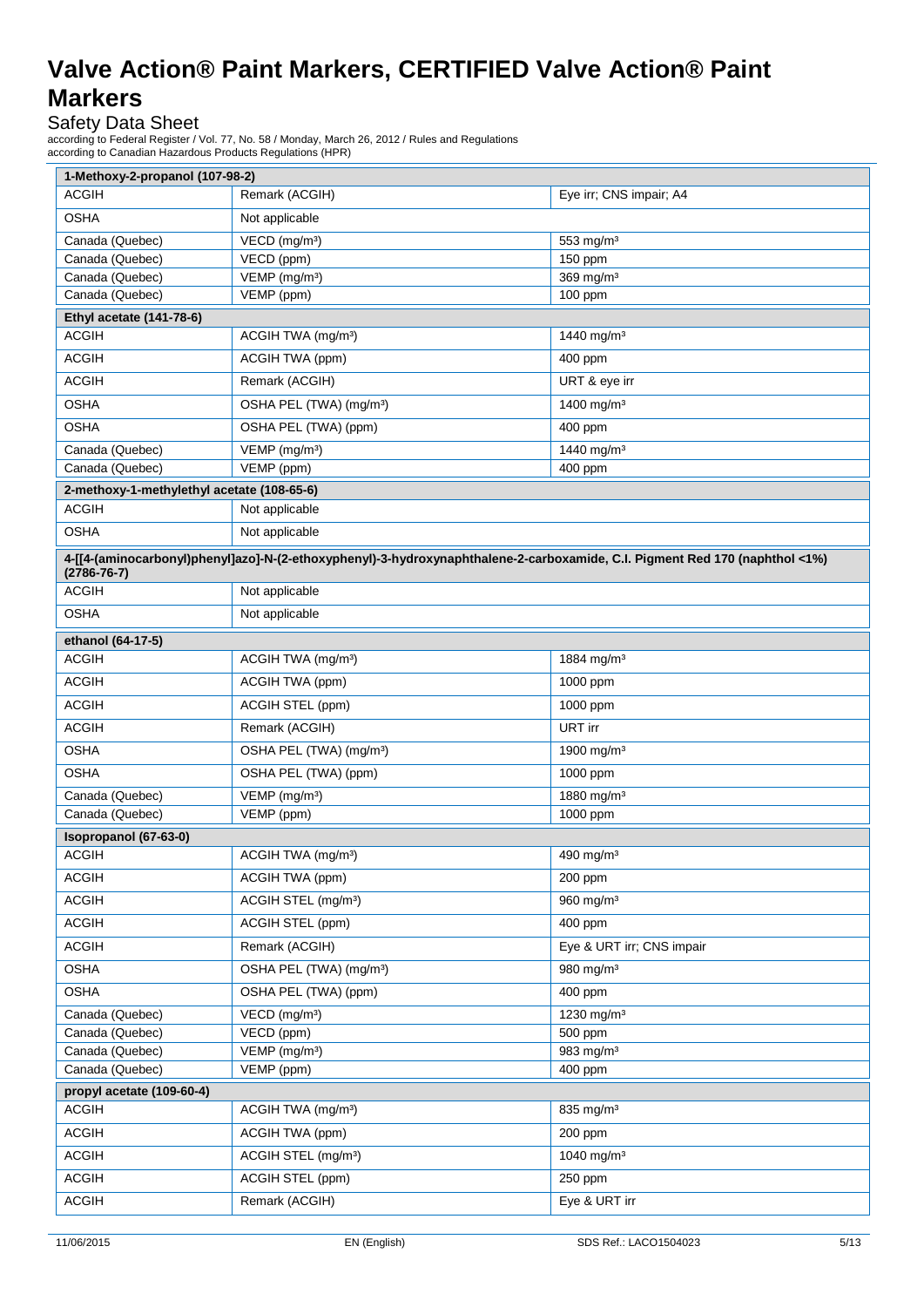### Safety Data Sheet

according to Federal Register / Vol. 77, No. 58 / Monday, March 26, 2012 / Rules and Regulations according to Canadian Hazardous Products Regulations (HPR)

| propyl acetate (109-60-4)                                                                                                                                                               |                                                                                                                            |                                                                                                                                                                                         |  |  |
|-----------------------------------------------------------------------------------------------------------------------------------------------------------------------------------------|----------------------------------------------------------------------------------------------------------------------------|-----------------------------------------------------------------------------------------------------------------------------------------------------------------------------------------|--|--|
| <b>OSHA</b>                                                                                                                                                                             | OSHA PEL (TWA) (mg/m <sup>3</sup> )                                                                                        | $840$ mg/m <sup>3</sup>                                                                                                                                                                 |  |  |
| <b>OSHA</b>                                                                                                                                                                             | OSHA PEL (TWA) (ppm)                                                                                                       | 200 ppm                                                                                                                                                                                 |  |  |
| Canada (Quebec)                                                                                                                                                                         | $VECD$ (mg/m <sup>3</sup> )                                                                                                | 1040 mg/m <sup>3</sup>                                                                                                                                                                  |  |  |
| Canada (Quebec)                                                                                                                                                                         | VECD (ppm)                                                                                                                 | 250 ppm                                                                                                                                                                                 |  |  |
| Canada (Quebec)                                                                                                                                                                         | $VEMP$ (mg/m <sup>3</sup> )                                                                                                | $835$ mg/m <sup>3</sup>                                                                                                                                                                 |  |  |
| Canada (Quebec)                                                                                                                                                                         | VEMP (ppm)                                                                                                                 | $200$ ppm                                                                                                                                                                               |  |  |
| Carbon black (1333-86-4)                                                                                                                                                                |                                                                                                                            |                                                                                                                                                                                         |  |  |
| <b>ACGIH</b>                                                                                                                                                                            | ACGIH TWA (mg/m <sup>3</sup> )                                                                                             | $3.5 \text{ mg/m}^3$                                                                                                                                                                    |  |  |
| <b>ACGIH</b>                                                                                                                                                                            | Remark (ACGIH)                                                                                                             | <b>Bronchitis</b>                                                                                                                                                                       |  |  |
| <b>OSHA</b>                                                                                                                                                                             | OSHA PEL (TWA) (mg/m <sup>3</sup> )                                                                                        | $3.5 \text{ mg/m}^3$                                                                                                                                                                    |  |  |
| Canada (Quebec)                                                                                                                                                                         | $VEMP$ (mg/m <sup>3</sup> )                                                                                                | 10 mg/m <sup>3</sup> (Fibres de carbone et de graphite; Poussière<br>totale)<br>5 mg/m <sup>3</sup> (Fibres de carbone et de graphite; Poussière<br>respirable)<br>$3.5 \text{ mg/m}^3$ |  |  |
| 4-Methyl-7-diethylaminocoumarin (91-44-1)                                                                                                                                               |                                                                                                                            |                                                                                                                                                                                         |  |  |
| <b>ACGIH</b>                                                                                                                                                                            | Not applicable                                                                                                             |                                                                                                                                                                                         |  |  |
| <b>OSHA</b>                                                                                                                                                                             | Not applicable                                                                                                             |                                                                                                                                                                                         |  |  |
| 8.2.<br><b>Exposure controls</b>                                                                                                                                                        |                                                                                                                            |                                                                                                                                                                                         |  |  |
| Appropriate engineering controls                                                                                                                                                        |                                                                                                                            | Provide local exhaust ventilation of closed transfer systems to minimize exposures.                                                                                                     |  |  |
| Personal protective equipment<br>: Avoid all unnecessary exposure.                                                                                                                      |                                                                                                                            |                                                                                                                                                                                         |  |  |
| Hand protection                                                                                                                                                                         | None under normal use. It is a good industrial hygiene practice to minimize skin contact. Wear<br>suitable gloves. rubber. |                                                                                                                                                                                         |  |  |
| No special eye protection equipment recommended under normal conditions of use. Eye<br>Eye protection<br>protection should only be necessary where liquid could be splashed or sprayed. |                                                                                                                            |                                                                                                                                                                                         |  |  |

| Respiratory protection | No special respiratory protection equipment is recommended under normal conditions of use        |
|------------------------|--------------------------------------------------------------------------------------------------|
|                        | with adequate ventilation. In case of inadequate ventilation wear respiratory protection. Use an |
|                        | approved respirator equipped with oil/mist cartridges.                                           |

Consumer exposure controls : Keep out of reach of children.

### **SECTION 9: Physical and chemical properties**

### **9.1. Information on basic physical and chemical properties**

| Physical state                              | : Liquid                                        |
|---------------------------------------------|-------------------------------------------------|
| Appearance                                  | : Solid marker containing liquid colored paint. |
| Colour                                      | : Variable.                                     |
| Odour                                       | : Solvent.                                      |
| Odour threshold                             | : No data available                             |
| рH                                          | : No data available                             |
| Relative evaporation rate (butyl acetate=1) | : < 1                                           |
| Melting point                               | : No data available                             |
| Freezing point                              | : No data available                             |
| Boiling point                               | : 120 $^{\circ}$ C                              |
| Flash point                                 | : 31 $^{\circ}$ C                               |
| Auto-ignition temperature                   | : 287 °C                                        |
| Decomposition temperature                   | : No data available                             |
| Flammability (solid, gas)                   | : No data available                             |
| Vapour pressure                             | : 11.8                                          |
| Relative vapour density at 20 °C            | : No data available                             |
| Relative density                            | $1 - 1.33$                                      |
| Solubility                                  | : insoluble in water.                           |
| Log Pow                                     | : 0.7                                           |
| Log Kow                                     | : No data available                             |
| Viscosity, kinematic                        | : No data available                             |
|                                             |                                                 |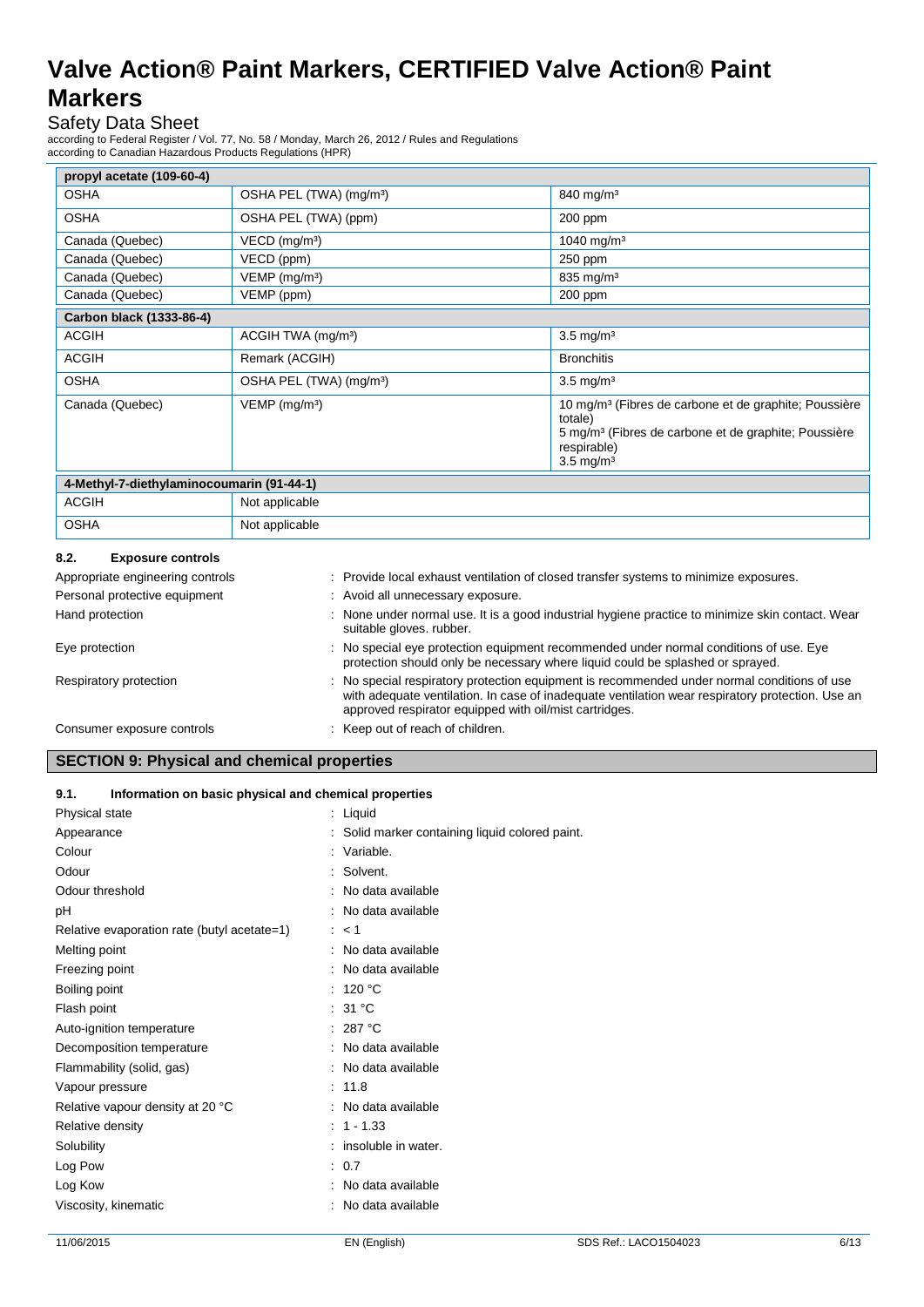### Safety Data Sheet

according to Federal Register / Vol. 77, No. 58 / Monday, March 26, 2012 / Rules and Regulations according to Canadian Hazardous Products Regulations (HPR)

| Viscosity, dynamic        | : No data available |
|---------------------------|---------------------|
| Explosive properties      | : No data available |
| Oxidising properties      | : No data available |
| Explosive limits          | : No data available |
| 9.2.<br>Other information |                     |
|                           |                     |

VOC content  $\sim$  50 - 60 %

### **SECTION 10: Stability and reactivity**

**10.1. Reactivity**

No dangerous reactions known.

**10.2. Chemical stability** Flammable liquid and vapour.

**10.3. Possibility of hazardous reactions** Hazardous polymerization will not occur.

### **10.4. Conditions to avoid**

Open flame. Overheating. Direct sunlight. Heat. Sparks.

### **10.5. Incompatible materials**

Strong oxidizing agents.

### **10.6. Hazardous decomposition products**

May release flammable gases. Burning produces irritating, toxic and noxious fumes. Carbon oxides (CO, CO2).

| <b>SECTION 11: Toxicological information</b>  |                       |
|-----------------------------------------------|-----------------------|
| Information on toxicological effects<br>11.1. |                       |
| <b>Acute toxicity</b>                         | : Not classified      |
| 1-Methoxy-2-propanol (107-98-2)               |                       |
| LD50 oral rat                                 | 4016 mg/kg bodyweight |

| LD50 oral rat                              | 4016 mg/kg bodyweight                                                                                                       |
|--------------------------------------------|-----------------------------------------------------------------------------------------------------------------------------|
| LD50 dermal rat                            | > 2000 mg/kg bodyweight                                                                                                     |
| LC50 inhalation rat (ppm)                  | > 7000 ppm 6 hr                                                                                                             |
| ATE CLP (oral)                             | 4016.000 mg/kg bodyweight                                                                                                   |
| Ethyl acetate (141-78-6)                   |                                                                                                                             |
| LD50 oral rat                              | 5620 mg/kg                                                                                                                  |
| LD50 dermal rabbit                         | > 20000 mg/kg                                                                                                               |
| LC50 inhalation rat (mg/l)                 | $> 18$ mg/l/4h                                                                                                              |
| ATE CLP (oral)                             | 5620.000 mg/kg bodyweight                                                                                                   |
| 2-methoxy-1-methylethyl acetate (108-65-6) |                                                                                                                             |
| LD50 oral rat                              | 8532 mg/kg                                                                                                                  |
| LD50 dermal rat                            | > 2000 mg/kg                                                                                                                |
| LC50 inhalation rat (ppm)                  | 4345 ppm 6 h                                                                                                                |
| ATE CLP (oral)                             | 8532.000 mg/kg bodyweight                                                                                                   |
| $(2786 - 76 - 7)$                          | 4-[[4-(aminocarbonyl)phenyl]azo]-N-(2-ethoxyphenyl)-3-hydroxynaphthalene-2-carboxamide, C.I. Pigment Red 170 (naphthol <1%) |
| LD50 oral rat                              | > 15000 mg/kg                                                                                                               |
| LC50 inhalation rat (mg/l)                 | $> 1580$ mg/m <sup>3</sup> 4 h                                                                                              |
| ethanol (64-17-5)                          |                                                                                                                             |
| LD50 oral rat                              | 10470 mg/kg                                                                                                                 |
| LD50 dermal rabbit                         | > 20000 mg/kg                                                                                                               |
| LC50 inhalation rat (mg/l)                 | 133.8 mg/l/4h                                                                                                               |
| ATE CLP (oral)                             | 10470.000 mg/kg bodyweight                                                                                                  |
| ATE CLP (vapours)                          |                                                                                                                             |
|                                            | 133.800 mg/l/4h                                                                                                             |
| ATE CLP (dust, mist)                       | 133.800 mg/l/4h                                                                                                             |
| Isopropanol (67-63-0)                      |                                                                                                                             |
| LD50 oral rat                              | 5840 mg/kg                                                                                                                  |
| LD50 dermal rabbit                         | 16.4 ml/kg                                                                                                                  |
| LC50 inhalation rat (ppm)                  | > 10000 ppm/4h                                                                                                              |
| ATE CLP (oral)                             | 5840.000 mg/kg bodyweight                                                                                                   |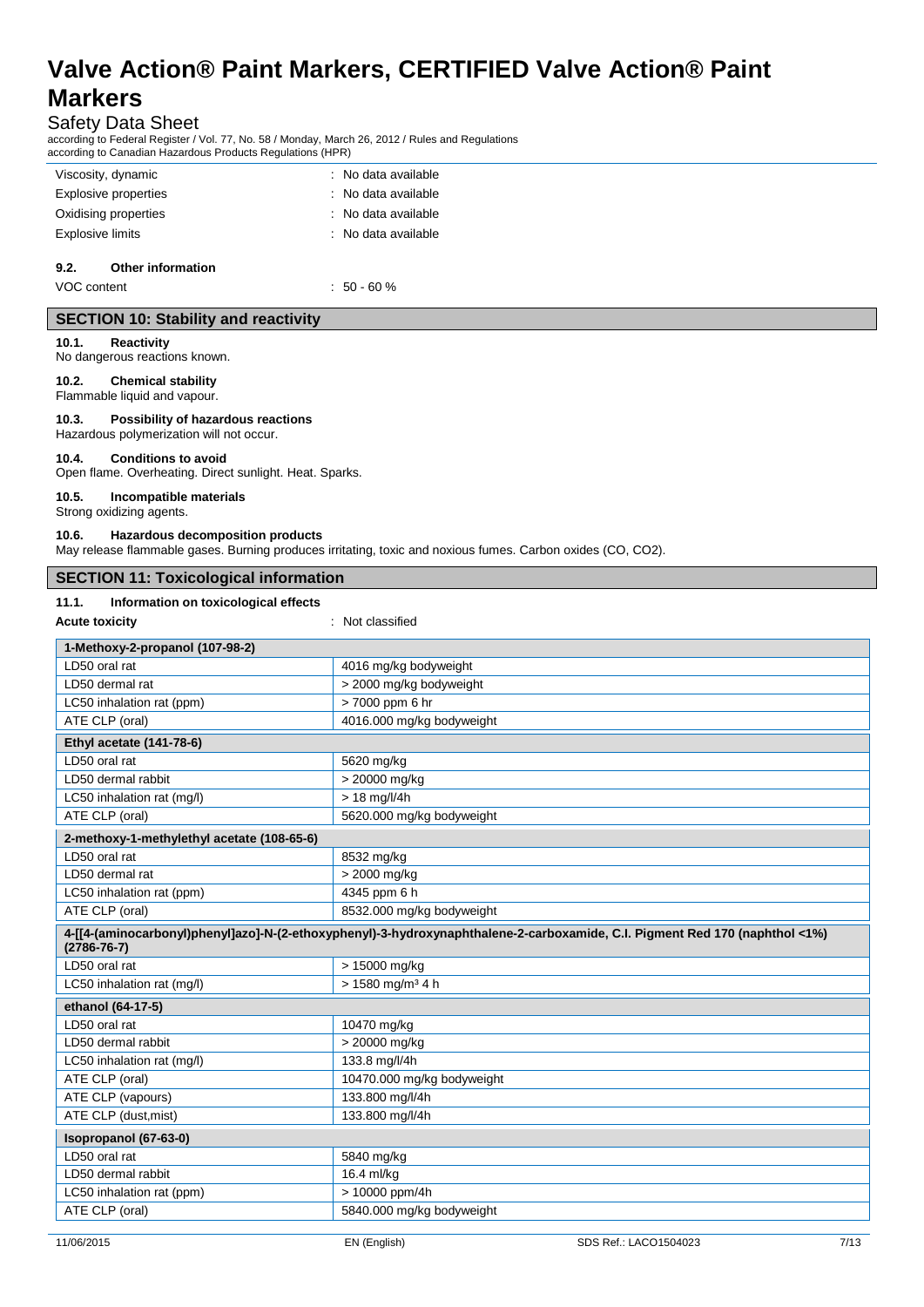Safety Data Sheet

according to Federal Register / Vol. 77, No. 58 / Monday, March 26, 2012 / Rules and Regulations according to Canadian Hazardous Products Regulations (HPR)

| propyl acetate (109-60-4)                             |                                                          |
|-------------------------------------------------------|----------------------------------------------------------|
| LD50 oral rat                                         | 8700 mg/kg                                               |
| LD50 dermal rabbit                                    | > 17800 mg/kg                                            |
| LC50 inhalation rat (mg/l)                            | 32 mg/l/4h                                               |
| ATE CLP (oral)                                        | 8700.000 mg/kg bodyweight                                |
| ATE CLP (vapours)                                     | 32.000 mg/l/4h                                           |
| ATE CLP (dust, mist)                                  | 32.000 mg/l/4h                                           |
| Carbon black (1333-86-4)                              |                                                          |
| LD50 oral rat                                         | > 8000 mg/kg                                             |
| LC50 inhalation rat (mq/l)                            | $> 4.6$ mg/m <sup>3</sup> 4 h                            |
| 4-Methyl-7-diethylaminocoumarin (91-44-1)             |                                                          |
| LD50 oral rat                                         | > 5000 mg/kg                                             |
| ATE CLP (dermal)                                      | 1100.000 mg/kg bodyweight                                |
| ATE CLP (dust, mist)                                  | 1.500 mg/l/4h                                            |
| <b>Skin corrosion/irritation</b>                      | Not classified                                           |
| Serious eye damage/irritation                         | Not classified                                           |
| Respiratory or skin sensitisation                     | Not classified.                                          |
| Germ cell mutagenicity                                | Not classified                                           |
| Carcinogenicity                                       | Not classified.                                          |
|                                                       |                                                          |
| Isopropanol (67-63-0)                                 |                                                          |
| IARC group                                            | 3 - Not classifiable                                     |
| Carbon black (1333-86-4)                              |                                                          |
| IARC group                                            | 2B - Possibly carcinogenic to humans, Inhalation of dust |
| National Toxicology Program (NTP) Status              | Not listed in carcinogenicity class                      |
| <b>Reproductive toxicity</b>                          | Not classified                                           |
| Specific target organ toxicity (single<br>exposure)   | Not classified.                                          |
| Specific target organ toxicity (repeated<br>exposure) | : Not classified                                         |
| <b>Aspiration hazard</b>                              | : Not classified                                         |
| Potential adverse human health effects and symptoms   |                                                          |
| Symptoms/injuries after inhalation                    | : May cause drowsiness or dizziness.                     |
| Symptoms/injuries after skin contact                  | : May cause moderate irritation.                         |

### **SECTION 12: Ecological information**

### **12.1 Toxicity**

| 1-Methoxy-2-propanol (107-98-2)            |                                                                                                                             |
|--------------------------------------------|-----------------------------------------------------------------------------------------------------------------------------|
| LC50 fish 1                                | 20800 mg/l                                                                                                                  |
| EC50 Daphnia 1                             | 23300 mg/l                                                                                                                  |
| ErC50 (algae)                              | > 1000 mg/l                                                                                                                 |
| Ethyl acetate (141-78-6)                   |                                                                                                                             |
| LC50 fish 1                                | 220 mg/l                                                                                                                    |
| EC50 Daphnia 1                             | 1200 mg/l                                                                                                                   |
| NOEC chronic fish                          | $< 9.35$ mg/l                                                                                                               |
| 2-methoxy-1-methylethyl acetate (108-65-6) |                                                                                                                             |
| LC50 fish 1                                | 100 - 180 mg/l                                                                                                              |
| EC50 Daphnia 1                             | > 500 mg/l 48 h                                                                                                             |
| ErC50 (algae)                              | $> 1000$ mg/l                                                                                                               |
| $(2786 - 76 - 7)$                          | 4-[[4-(aminocarbonyl)phenyl]azo]-N-(2-ethoxyphenyl)-3-hydroxynaphthalene-2-carboxamide, C.I. Pigment Red 170 (naphthol <1%) |
| LC50 fish 1                                | > 500 mg/l 96 h                                                                                                             |
| EC50 Daphnia 1                             | > 110 mg/l 48 h                                                                                                             |
| ethanol (64-17-5)                          |                                                                                                                             |
| LC50 fish 1                                | 14200 mg/l                                                                                                                  |
| EC50 Daphnia 1                             | 5012 mg/l                                                                                                                   |
| 11/06/2015                                 | EN (English)<br>8/13<br>SDS Ref.: LACO1504023                                                                               |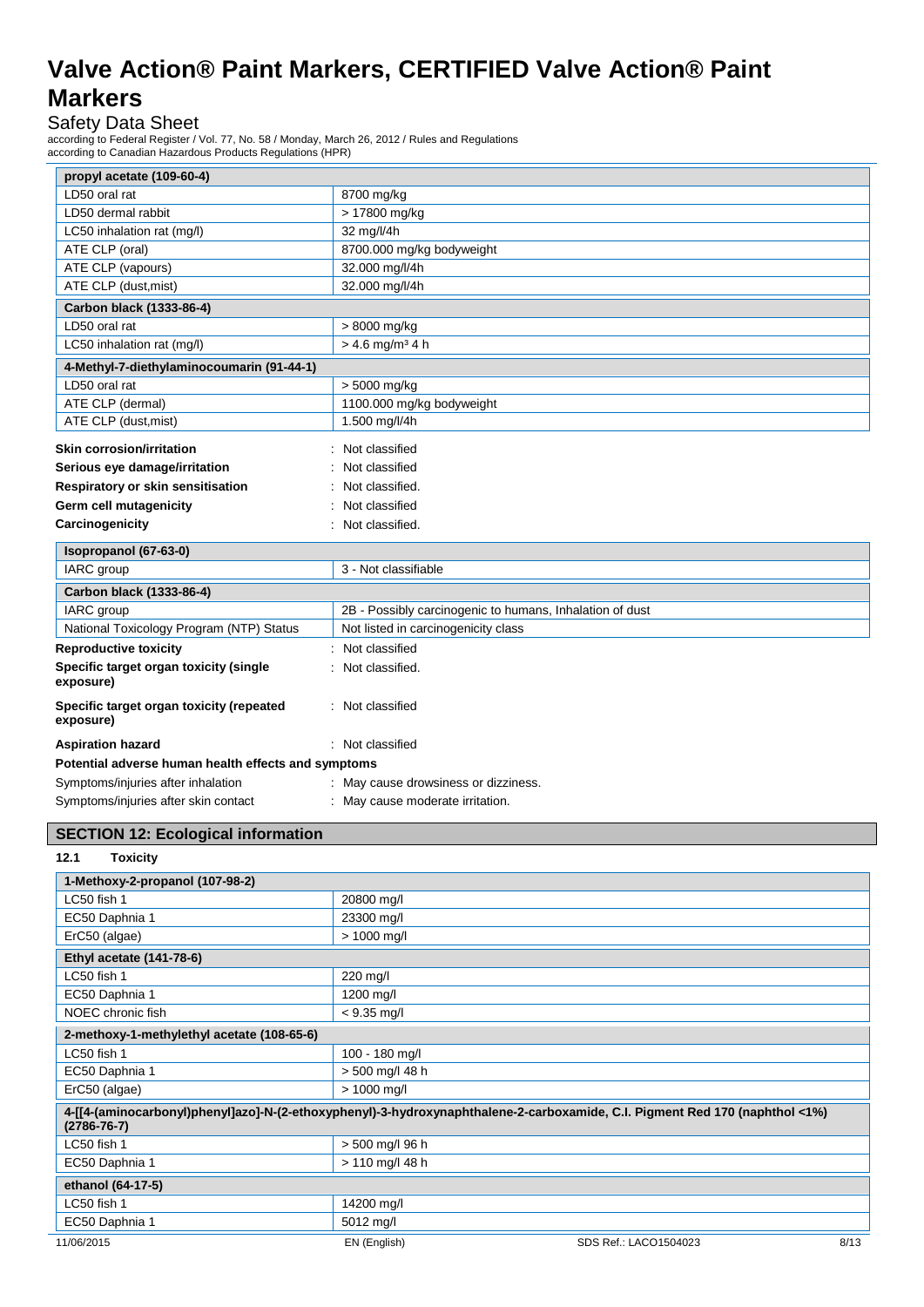# Safety Data Sheet

according to Federal Register / Vol. 77, No. 58 / Monday, March 26, 2012 / Rules and Regulations according to Canadian Hazardous Products Regulations (HPR)

| Isopropanol (67-63-0)                                              |                                                                                                                             |
|--------------------------------------------------------------------|-----------------------------------------------------------------------------------------------------------------------------|
| LC50 fish 1                                                        | 10000 mg/l                                                                                                                  |
| propyl acetate (109-60-4)                                          |                                                                                                                             |
| LC50 fish 1                                                        | 60 mg/l 96 h                                                                                                                |
| EC50 Daphnia 1                                                     | 91.5 mg/l 48 h                                                                                                              |
| Persistence and degradability<br>12.2.                             |                                                                                                                             |
| 1-Methoxy-2-propanol (107-98-2)                                    |                                                                                                                             |
| Persistence and degradability                                      | Readily biodegradable.                                                                                                      |
| Biodegradation                                                     | 96 % 28 d                                                                                                                   |
| Ethyl acetate (141-78-6)                                           |                                                                                                                             |
| Persistence and degradability                                      | Readily biodegradable.                                                                                                      |
| 2-methoxy-1-methylethyl acetate (108-65-6)                         |                                                                                                                             |
| Persistence and degradability                                      | Readily biodegradable.                                                                                                      |
| Biodegradation                                                     | 89 % 10 d                                                                                                                   |
| $(2786 - 76 - 7)$                                                  | 4-[[4-(aminocarbonyl)phenyl]azo]-N-(2-ethoxyphenyl)-3-hydroxynaphthalene-2-carboxamide, C.I. Pigment Red 170 (naphthol <1%) |
| Persistence and degradability                                      | Not readily biodegradable.                                                                                                  |
| Biodegradation                                                     | 0 % 28 d                                                                                                                    |
| ethanol (64-17-5)                                                  |                                                                                                                             |
| Biodegradation                                                     | > 96 % 28 d                                                                                                                 |
| Isopropanol (67-63-0)                                              |                                                                                                                             |
| Persistence and degradability                                      | Readily biodegradable.                                                                                                      |
| propyl acetate (109-60-4)                                          |                                                                                                                             |
| Persistence and degradability                                      | Readily biodegradable.                                                                                                      |
| Biodegradation                                                     | 62 % 5 d                                                                                                                    |
| Carbon black (1333-86-4)                                           |                                                                                                                             |
| Persistence and degradability                                      | Not readily biodegradable.                                                                                                  |
| <b>Bioaccumulative potential</b><br>12.3.                          |                                                                                                                             |
| Valve Action® Paint Markers, CERTIFIED Valve Action® Paint Markers |                                                                                                                             |
| Log Pow                                                            | 0.7                                                                                                                         |
| 1-Methoxy-2-propanol (107-98-2)                                    |                                                                                                                             |
| Bioaccumulative potential                                          | Not expected to bioaccumulate.                                                                                              |
| Ethyl acetate (141-78-6)                                           |                                                                                                                             |
| Bioaccumulative potential                                          | Not expected to bioaccumulate.                                                                                              |
| 2-methoxy-1-methylethyl acetate (108-65-6)                         |                                                                                                                             |
| Log Pow                                                            | 0.43                                                                                                                        |
| $(2786 - 76 - 7)$                                                  | 4-[[4-(aminocarbonyl)phenyl]azo]-N-(2-ethoxyphenyl)-3-hydroxynaphthalene-2-carboxamide, C.I. Pigment Red 170 (naphthol <1%) |
| BCF fish 1                                                         | 53 l/kg                                                                                                                     |
| Log Pow                                                            | 1.28                                                                                                                        |
| ethanol (64-17-5)                                                  |                                                                                                                             |
| Bioaccumulative potential                                          | Not expected to bioaccumulate.                                                                                              |
| Isopropanol (67-63-0)                                              |                                                                                                                             |
| Bioaccumulative potential                                          | Not expected to bioaccumulate.                                                                                              |
| propyl acetate (109-60-4)                                          |                                                                                                                             |
| Log Pow                                                            | 1.23                                                                                                                        |
| 12.4.<br><b>Mobility in soil</b>                                   |                                                                                                                             |
| No additional information available                                |                                                                                                                             |
| 12.5.<br>Other adverse effects                                     |                                                                                                                             |

No additional information available

### **SECTION 13: Disposal considerations**

#### **13.1 Waste treatment methods**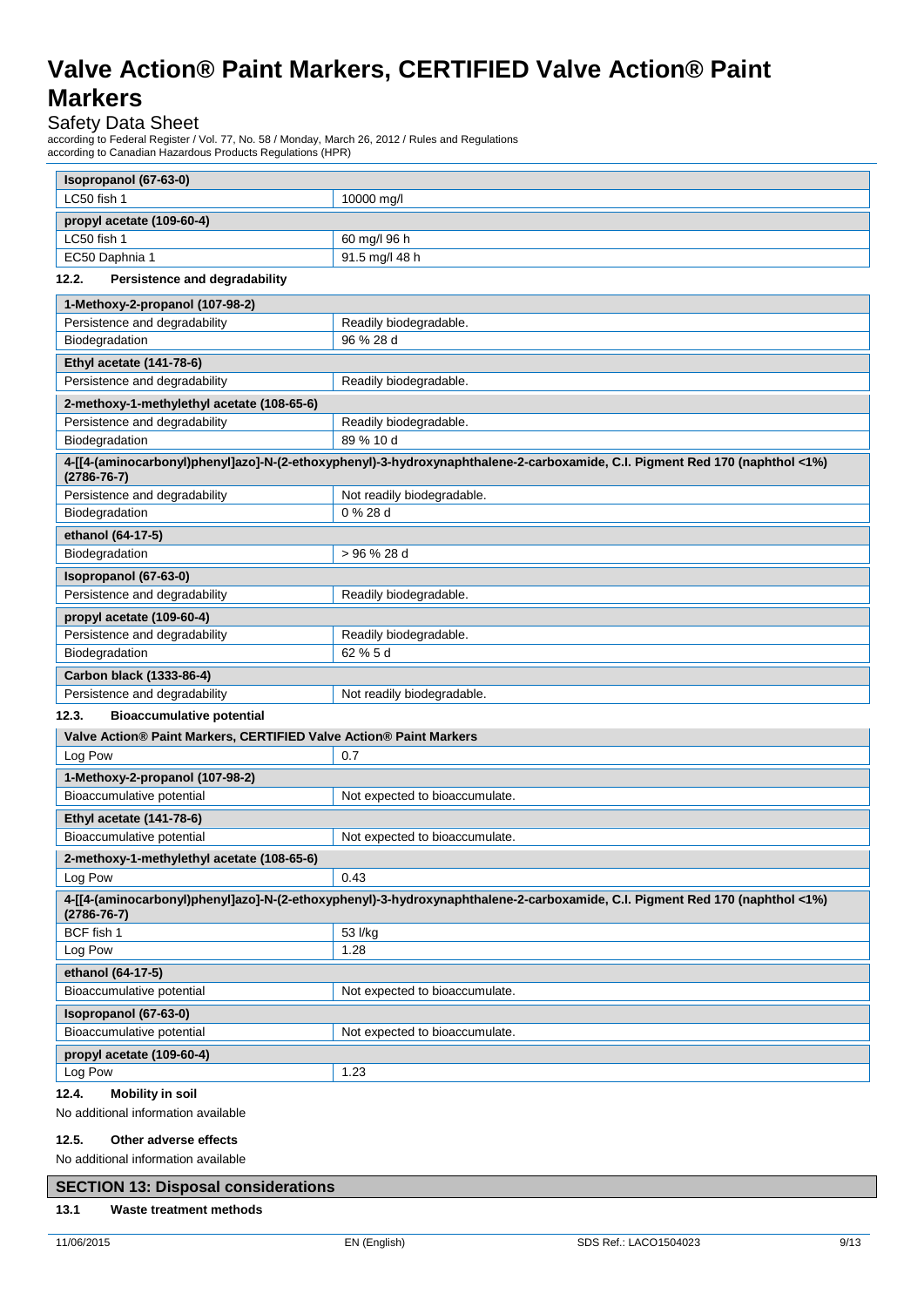Safety Data Sheet

according to Federal Register / Vol. 77, No. 58 / Monday, March 26, 2012 / Rules and Regulations according to Canadian Hazardous Products Regulations (HPR)

| Sewage disposal recommendations<br>Waste disposal recommendations<br>Additional information | : Do not dispose of waste into sewer.<br>: Dispose in a safe manner in accordance with local/national regulations.<br>: Handle empty containers with care because residual vapours are flammable. |
|---------------------------------------------------------------------------------------------|---------------------------------------------------------------------------------------------------------------------------------------------------------------------------------------------------|
| <b>SECTION 14: Transport information</b>                                                    |                                                                                                                                                                                                   |
| In accordance with DOT and TDG                                                              |                                                                                                                                                                                                   |
| Transport document description                                                              | : UN1263 Paint (including paint, lacquer, enamel, stain, shellac solutions, varnish, polish, liquid<br>filler, and liquid lacquer base), 3, III                                                   |
| UN-No.(DOT)                                                                                 | : UN1263                                                                                                                                                                                          |
| Proper Shipping Name (DOT)                                                                  | : Paint including paint, lacquer, enamel, stain, shellac solutions, varnish, polish, liquid filler, and<br>liquid lacquer base                                                                    |
| Transport hazard class(es) (DOT)                                                            | : 3 - Flammable liquid                                                                                                                                                                            |
| Packing group (DOT)                                                                         | : III - Minor Danger                                                                                                                                                                              |
| <b>ADR</b>                                                                                  |                                                                                                                                                                                                   |
| Transport document description                                                              | : UN 1263 PAINT, 3, III, (D/E)                                                                                                                                                                    |
| Proper Shipping Name (ADR)                                                                  | $:$ PAINT                                                                                                                                                                                         |
| Packing group (ADR)                                                                         | : III                                                                                                                                                                                             |
| Transport hazard class(es) (ADR)                                                            | $\therefore$ 3                                                                                                                                                                                    |

| <b>Transport by sea</b> |  |
|-------------------------|--|
|-------------------------|--|

| : UN 1263          |
|--------------------|
| $:$ PAINT          |
| : 3                |
| : III              |
|                    |
| $:$ UN 1263        |
| $\therefore$ Paint |
| : 3                |
| : III              |
|                    |

# **SECTION 15: Regulatory information**

| 15.1. US Federal regulations                                              |                                                                                                                             |
|---------------------------------------------------------------------------|-----------------------------------------------------------------------------------------------------------------------------|
| 1-Methoxy-2-propanol (107-98-2)                                           |                                                                                                                             |
| Listed on the United States TSCA (Toxic Substances Control Act) inventory |                                                                                                                             |
| Ethyl acetate (141-78-6)                                                  |                                                                                                                             |
| Listed on the United States TSCA (Toxic Substances Control Act) inventory |                                                                                                                             |
| RQ (Reportable quantity, section 304 of EPA's<br>List of Lists)           | 5000 lb                                                                                                                     |
| 2-methoxy-1-methylethyl acetate (108-65-6)                                |                                                                                                                             |
| Listed on the United States TSCA (Toxic Substances Control Act) inventory |                                                                                                                             |
| $(2786 - 76 - 7)$                                                         | 4-[[4-(aminocarbonyl)phenyl]azo]-N-(2-ethoxyphenyl)-3-hydroxynaphthalene-2-carboxamide, C.I. Pigment Red 170 (naphthol <1%) |
| Listed on the United States TSCA (Toxic Substances Control Act) inventory |                                                                                                                             |
| ethanol (64-17-5)                                                         |                                                                                                                             |
| Listed on the United States TSCA (Toxic Substances Control Act) inventory |                                                                                                                             |
| Isopropanol (67-63-0)                                                     |                                                                                                                             |
|                                                                           |                                                                                                                             |
| Listed on the United States TSCA (Toxic Substances Control Act) inventory |                                                                                                                             |
| SARA Section 311/312 Hazard Classes                                       | Fire hazard                                                                                                                 |
| propyl acetate (109-60-4)                                                 |                                                                                                                             |
| Listed on the United States TSCA (Toxic Substances Control Act) inventory |                                                                                                                             |
| Carbon black (1333-86-4)                                                  |                                                                                                                             |
| Listed on the United States TSCA (Toxic Substances Control Act) inventory |                                                                                                                             |
| 4-Methyl-7-diethylaminocoumarin (91-44-1)                                 |                                                                                                                             |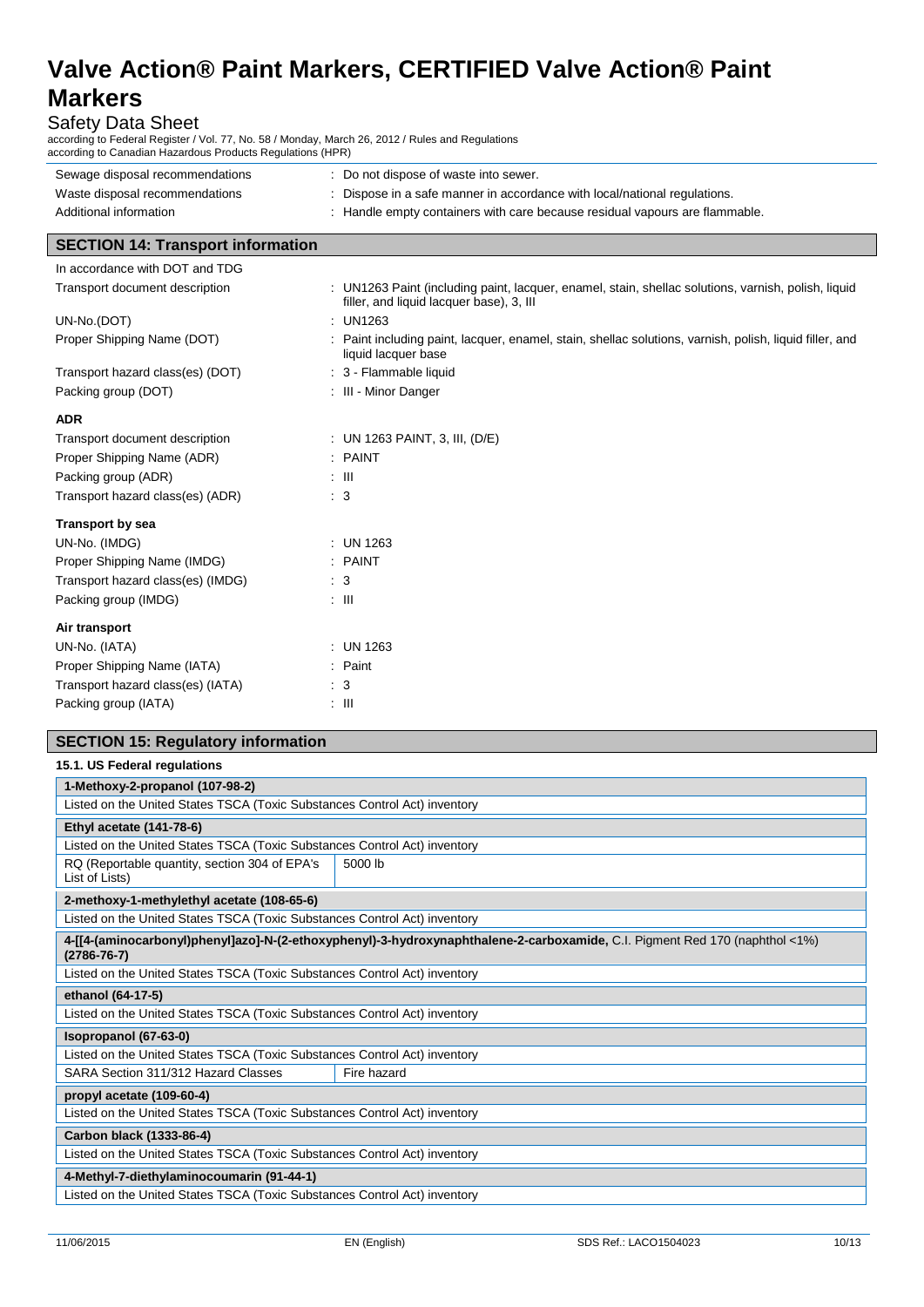### Safety Data Sheet

according to Federal Register / Vol. 77, No. 58 / Monday, March 26, 2012 / Rules and Regulations according to Canadian Hazardous Products Regulations (HPR)

#### **15.2. International regulations**

### **CANADA**

| 1-Methoxy-2-propanol (107-98-2)                                                                                                                  |
|--------------------------------------------------------------------------------------------------------------------------------------------------|
| Listed on the Canadian DSL (Domestic Substances List) inventory.                                                                                 |
| Ethyl acetate (141-78-6)                                                                                                                         |
| Listed on the Canadian DSL (Domestic Substances List) inventory.                                                                                 |
| 2-methoxy-1-methylethyl acetate (108-65-6)                                                                                                       |
| Listed on the Canadian DSL (Domestic Substances List) inventory.                                                                                 |
| 4-[[4-(aminocarbonyl)phenyl]azo]-N-(2-ethoxyphenyl)-3-hydroxynaphthalene-2-carboxamide, C.I. Pigment Red 170 (naphthol <1%)<br>$(2786 - 76 - 7)$ |
| Listed on the Canadian DSL (Domestic Substances List) inventory.                                                                                 |
| ethanol (64-17-5)                                                                                                                                |
| Listed on the Canadian DSL (Domestic Substances List) inventory.                                                                                 |
| Isopropanol (67-63-0)                                                                                                                            |
| Listed on the Canadian DSL (Domestic Substances List) inventory.                                                                                 |
| propyl acetate (109-60-4)                                                                                                                        |
| Listed on the Canadian DSL (Domestic Substances List) inventory.                                                                                 |
| Carbon black (1333-86-4)                                                                                                                         |
| Listed on the Canadian DSL (Domestic Substances List) inventory.                                                                                 |
| 4-Methyl-7-diethylaminocoumarin (91-44-1)                                                                                                        |
| Listed on the Canadian DSL (Domestic Substances List) inventory.                                                                                 |

#### **EU-Regulations**

### **1-Methoxy-2-propanol (107-98-2)**

Listed on the EEC inventory EINECS (European Inventory of Existing Commercial Chemical Substances)

### **Ethyl acetate (141-78-6)**

Listed on the EEC inventory EINECS (European Inventory of Existing Commercial Chemical Substances)

#### **2-methoxy-1-methylethyl acetate (108-65-6)**

Listed on the EEC inventory EINECS (European Inventory of Existing Commercial Chemical Substances)

**4-[[4-(aminocarbonyl)phenyl]azo]-N-(2-ethoxyphenyl)-3-hydroxynaphthalene-2-carboxamide,** C.I. Pigment Red 170 (naphthol <1%) **(2786-76-7)**

Listed on the EEC inventory EINECS (European Inventory of Existing Commercial Chemical Substances)

#### **ethanol (64-17-5)**

Listed on the EEC inventory EINECS (European Inventory of Existing Commercial Chemical Substances)

### **Isopropanol (67-63-0)**

Listed on the EEC inventory EINECS (European Inventory of Existing Commercial Chemical Substances)

### **propyl acetate (109-60-4)**

Listed on the EEC inventory EINECS (European Inventory of Existing Commercial Chemical Substances)

### **Carbon black (1333-86-4)**

Listed on the EEC inventory EINECS (European Inventory of Existing Commercial Chemical Substances)

### **4-Methyl-7-diethylaminocoumarin (91-44-1)**

Listed on the EEC inventory EINECS (European Inventory of Existing Commercial Chemical Substances)

### **National regulations**

### **Valve Action® Paint Markers, CERTIFIED Valve Action® Paint** Markers

All components are listed on the EEC inventory European Inventory of Existing Commercial Chemical Substances (EINECS). All ingredients are listed on the Canadian Domestic Substances List (DSL) or Non-Domestic Substances List (NDSL). All ingredients are listed in the Toxic Substances Control Act (TSCA).

### **15.3. US State regulations**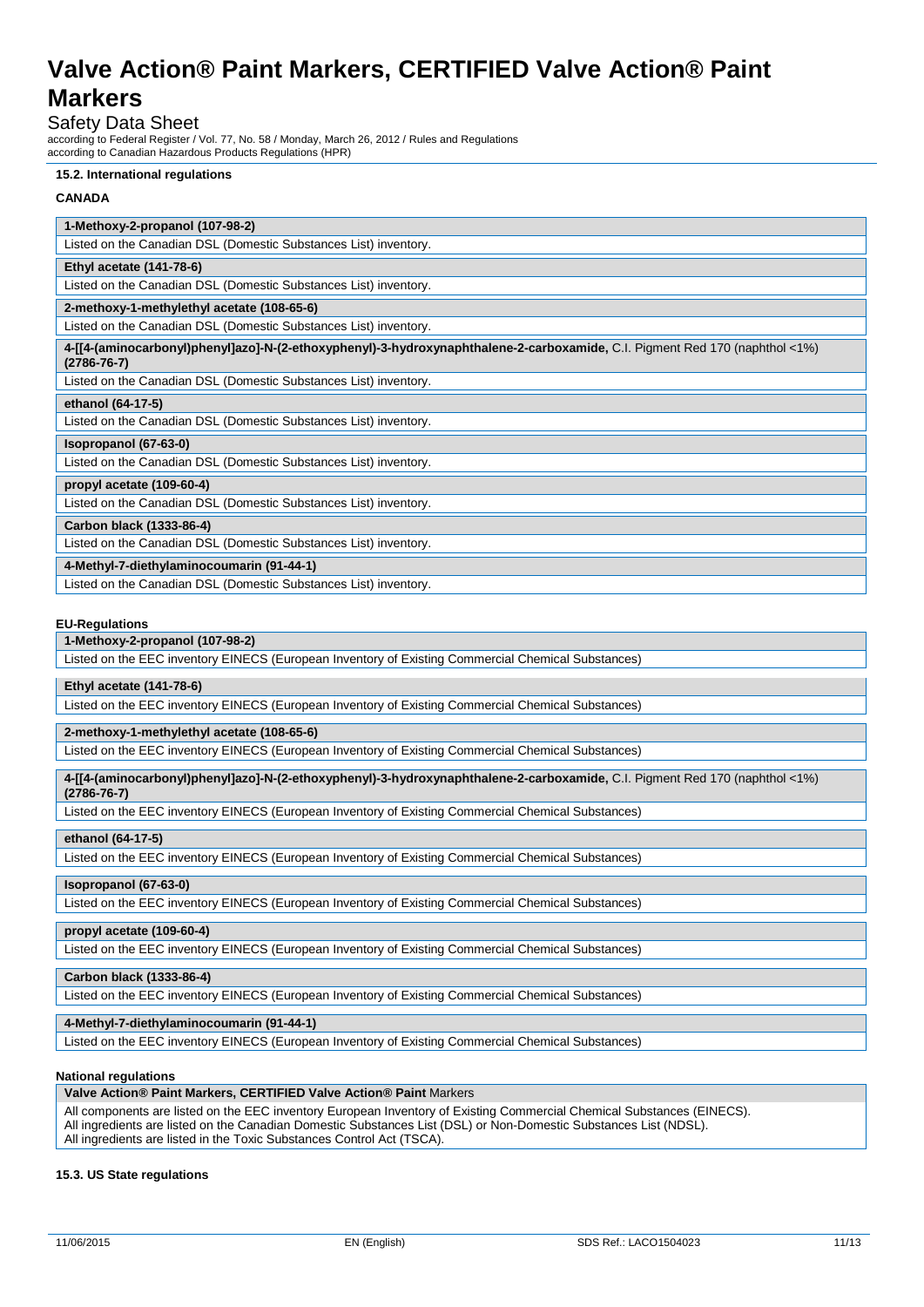# Safety Data Sheet

according to Federal Register / Vol. 77, No. 58 / Monday, March 26, 2012 / Rules and Regulations according to Canadian Hazardous Products Regulations (HPR)

| Valve Action® Paint Markers, CERTIFIED Valve Action® Paint Markers |                                                                                                                    |  |
|--------------------------------------------------------------------|--------------------------------------------------------------------------------------------------------------------|--|
| State or local regulations                                         | The carbon black in this product is bound and is not respirable. California Prop. 65<br>warnings are not required. |  |

| Carbon black (1333-86-4)                                                                                                                                                 |                                                                   |                                                                              |                                                                            |                                      |
|--------------------------------------------------------------------------------------------------------------------------------------------------------------------------|-------------------------------------------------------------------|------------------------------------------------------------------------------|----------------------------------------------------------------------------|--------------------------------------|
| U.S. - California -<br>Proposition 65 -<br>Carcinogens List                                                                                                              | U.S. - California -<br>Proposition 65 -<br>Developmental Toxicity | U.S. - California -<br>Proposition 65 -<br>Reproductive Toxicity -<br>Female | U.S. - California -<br>Proposition 65 -<br>Reproductive Toxicity -<br>Male | Non-significant<br>risk level (NSRL) |
| Yes                                                                                                                                                                      | <b>No</b>                                                         | <b>No</b>                                                                    | <b>No</b>                                                                  |                                      |
| 1-Methoxy-2-propanol (107-98-2)                                                                                                                                          |                                                                   |                                                                              |                                                                            |                                      |
| U.S. - Minnesota - Hazardous Substance List<br>U.S. - New Jersey - Right to Know Hazardous Substance List<br>U.S. - New York - Right to Know List of Hazardous Chemicals |                                                                   |                                                                              |                                                                            |                                      |
| Ethyl acetate (141-78-6)                                                                                                                                                 |                                                                   |                                                                              |                                                                            |                                      |
| U.S. - New Jersey - Right to Know Hazardous Substance List<br>U.S. - Pennsylvania - List of Hazardous Substances                                                         |                                                                   |                                                                              |                                                                            |                                      |
| ethanol (64-17-5)                                                                                                                                                        |                                                                   |                                                                              |                                                                            |                                      |
| U.S. - New Jersey - Right to Know Hazardous Substance List                                                                                                               |                                                                   |                                                                              |                                                                            |                                      |
| Isopropanol (67-63-0)                                                                                                                                                    |                                                                   |                                                                              |                                                                            |                                      |
| U.S. - Minnesota - Hazardous Substance List<br>U.S. - New Jersey - Right to Know Hazardous Substance List                                                                |                                                                   |                                                                              |                                                                            |                                      |
| propyl acetate (109-60-4)                                                                                                                                                |                                                                   |                                                                              |                                                                            |                                      |
| U.S. - New Jersey - Right to Know Hazardous Substance List                                                                                                               |                                                                   |                                                                              |                                                                            |                                      |
| Carbon black (1333-86-4)                                                                                                                                                 |                                                                   |                                                                              |                                                                            |                                      |
| U.S. - New Jersey - Right to Know Hazardous Substance List                                                                                                               |                                                                   |                                                                              |                                                                            |                                      |
|                                                                                                                                                                          |                                                                   |                                                                              |                                                                            |                                      |
| <b>SECTION 16: Other information</b>                                                                                                                                     |                                                                   |                                                                              |                                                                            |                                      |

| <b>SECTION 16: Other information</b> |                                                                                                                                                         |
|--------------------------------------|---------------------------------------------------------------------------------------------------------------------------------------------------------|
| Indication of changes                | : Added. Product.                                                                                                                                       |
| Data sources                         | : ACGIH (American Conference of Governement Industrial Hygienists).                                                                                     |
|                                      | European Chemicals Agency (ECHA) C&L Inventory database. Accessed at<br>http://echa.europa.eu/web/guest/information-on-chemicals/cl-inventory-database. |
|                                      | Krister Forsberg and S.Z. Mansdorf, "Quick Selection Guide to Chemical Protective Clothing",<br>Fifth Edition.                                          |
|                                      | National Fire Protection Association. Fire Protection Guide to Hazardous Materials: 10th<br>edition.                                                    |
|                                      | OSHA 29CFR 1910.1200 Hazard Communication Standard.                                                                                                     |
|                                      | TSCA Chemical Substance Inventory. Accessed at<br>http://www.epa.gov/oppt/existingchemicals/pubs/tscainventory/howto.html.                              |
| Abbreviations and acronyms           | : ATE: Acute Toxicity Estimate. CAS (Chemical Abstracts Service) number.                                                                                |
|                                      | CLP: Classification, Labelling, Packaging.                                                                                                              |
|                                      | EC50: Environmental Concentration associated with a response by 50% of the test population.                                                             |
|                                      | GHS: Globally Harmonized System (of Classification and Labeling of Chemicals).                                                                          |
|                                      | LD50: Lethal Dose for 50% of the test population.                                                                                                       |
|                                      | OSHA: Occupational Safety & Health Administration.                                                                                                      |
|                                      | PBT: Persistent, Bioaccumulative, Toxic.                                                                                                                |
|                                      | TWA: Time Weight Average.                                                                                                                               |
|                                      | TSCA: Toxic Substances Control Act.                                                                                                                     |
| Other information                    | : None.                                                                                                                                                 |